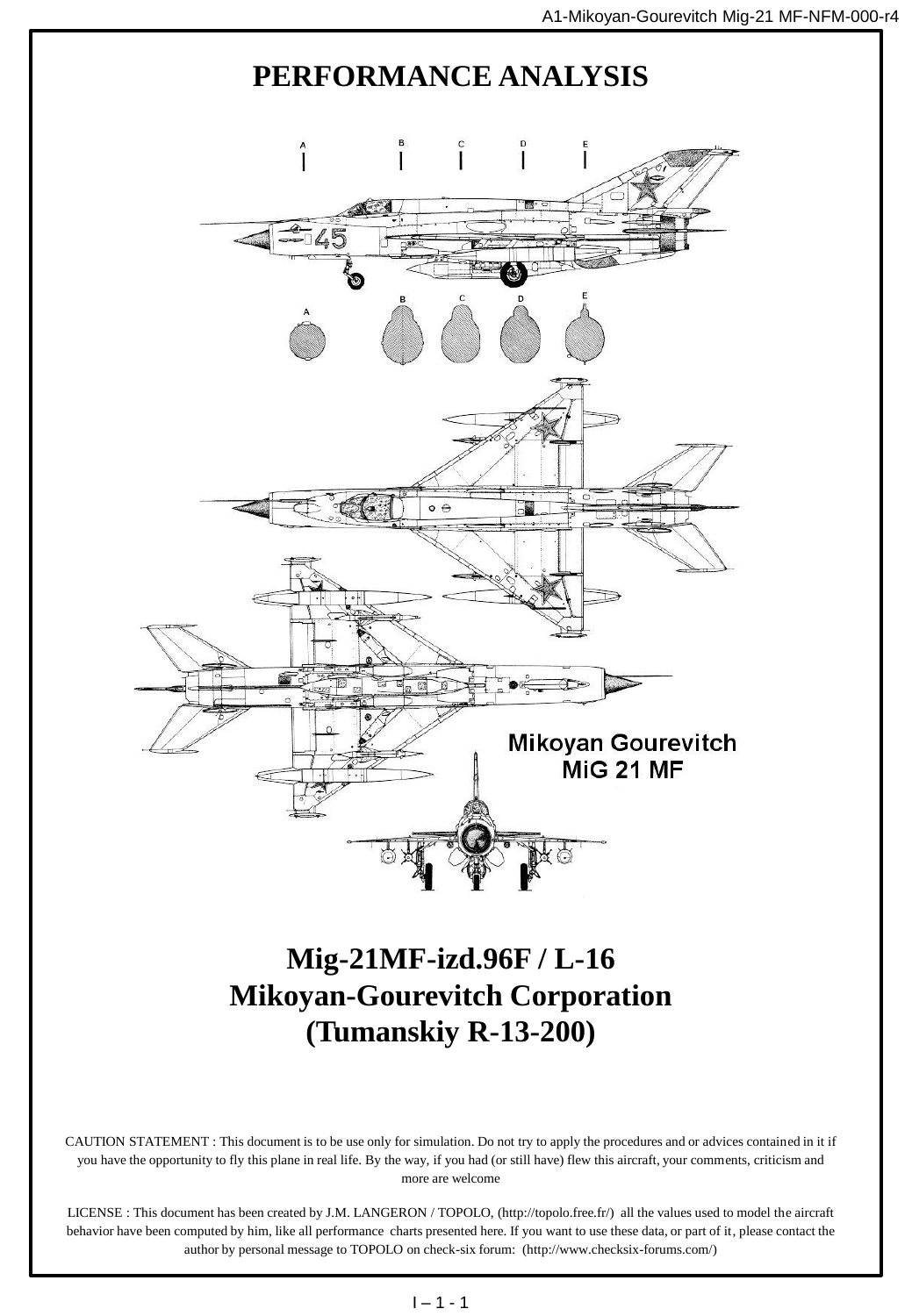# Level Flight Envelope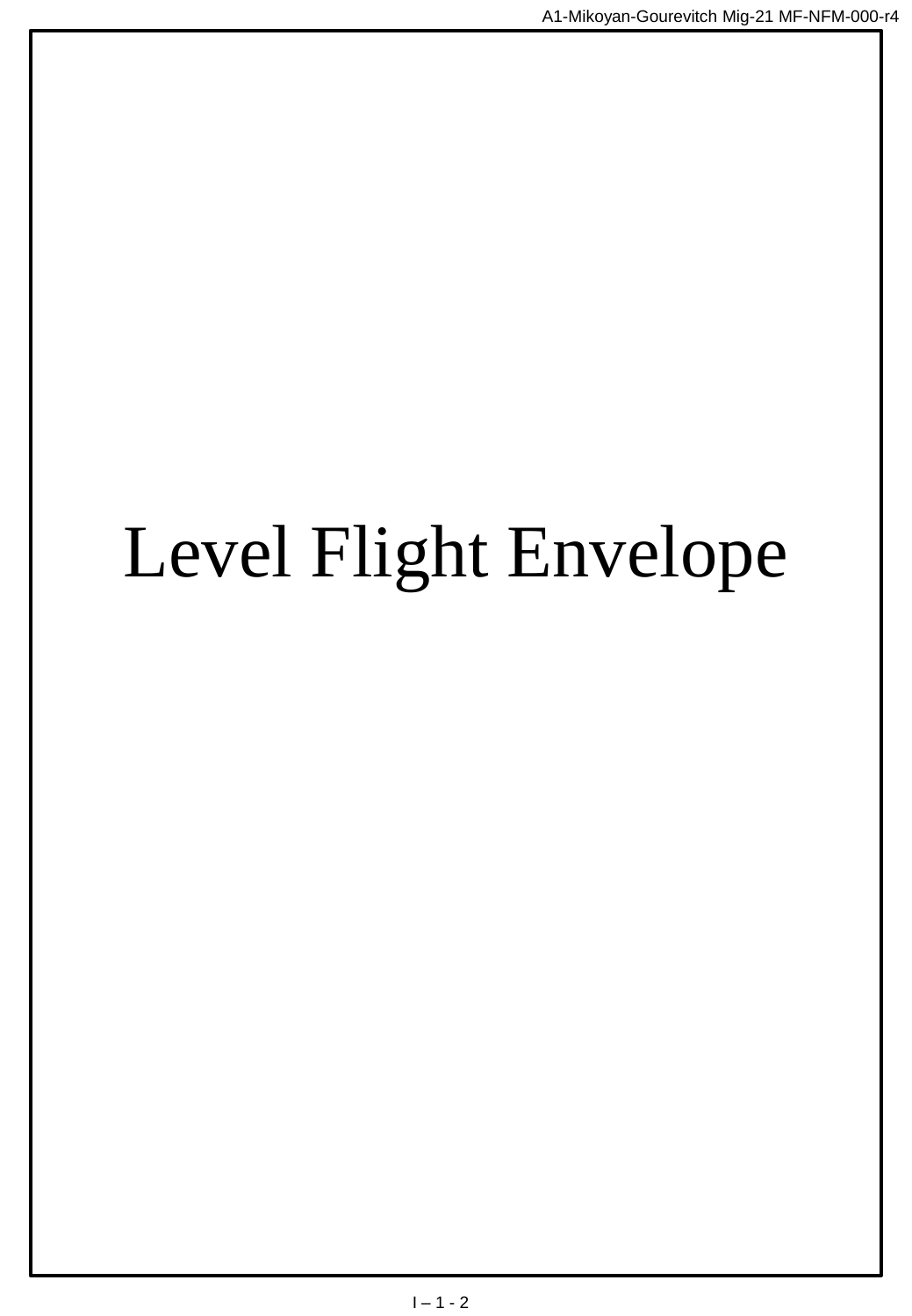## *Level Flight Envelope*

0 5,000 10,000 15,000 20,000 25,000 30,000  $\widehat{\Xi}^{35,000}$ 40,000 45,000 50,000 55,000 60,000 65,000 E 35,000<br>
25,000<br>
26,000<br>
20,000<br>
16,000<br>
5,000<br>
5,000<br>
5,000<br>
0 0.00 0.10 0.20 0.30 0.40 0.50 0.60 0.70 0.80 0.90 1.00 1.10 1.20 1.30 1.40 1.50 1.60 1.70 1.80 1.90 2.00 2.10 2.20 2.30 2.40<br>
0 0.00 0.10 0.20 0.30 0.40 0.5 **Mach Level Flight Enveloppe MIL Power**   $\Omega$ 5,000 10,000 15,000 20,000 25,000 30,000 35,000 40,000 45,000 50,000 55,000 60,000 65,000 Ext. tank (1.6)<br>
= 3.0.00<br>
20.000<br>
0.00 0.10 0.20 0.30 0.40 0.50 0.60 0.70 0.80 0.90 1.10 1.20 1.30 1.40 1.50 1.60 1.70 1.80 1.90 2.00 2.10 2.20 2.30 2.40<br>
0.00 0.10 0.20 0.30 0.40 0.50 0.60 0.70 0.80 0.90 1.00 1.10 1.20 **Mach Level Flight Enveloppe Full AB DATA BASIS : ESTIMATED CONDITIONS:** •**Standard Day** •**Max AB Aircraft : Mig-21 MF Engine :Tumansky R-13-200 DATA BASIS : ESTIMATED CONDITIONS:** •**Standard Day** •**MILL Power Aircraft : Mig-21 MF Engine :Tumansky R-13-200** 2 x R-3S GW = 15,673 lbs 2 x R-3S 490l CL Tank GW = 16,255 lbs 1300 Km/h 700 Kts (IAS) 2 x R-3S GW = 15,673 lbs 2 x R-3S 490l CL Tank GW = 16,255 lbs  $\frac{1}{2}$  1300 Km/h 700 Kts (IAS) Maximal operational mach number (2.02) Maximal operational mach number with Ext. tank (1.6)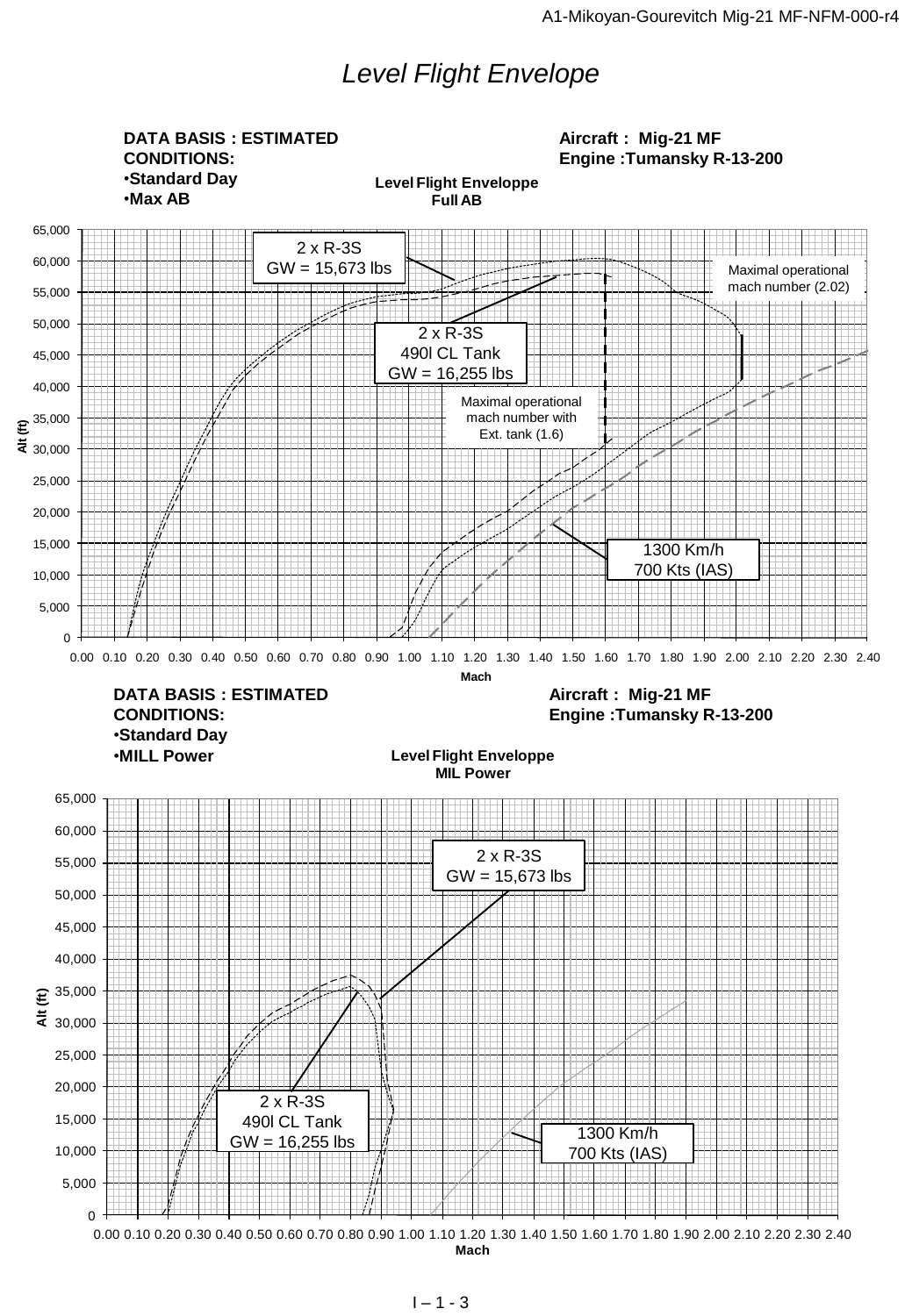## Turn Performance

**Aircraft : Mig-21 MF Engine :Tumansky R-13-200**

**CONFIGURATIONS :** •**DRAG INDEX = 12 (2xR-3S)** •**50% internal fuel** •**GW= 15,673 lbs / 7,100 Kg**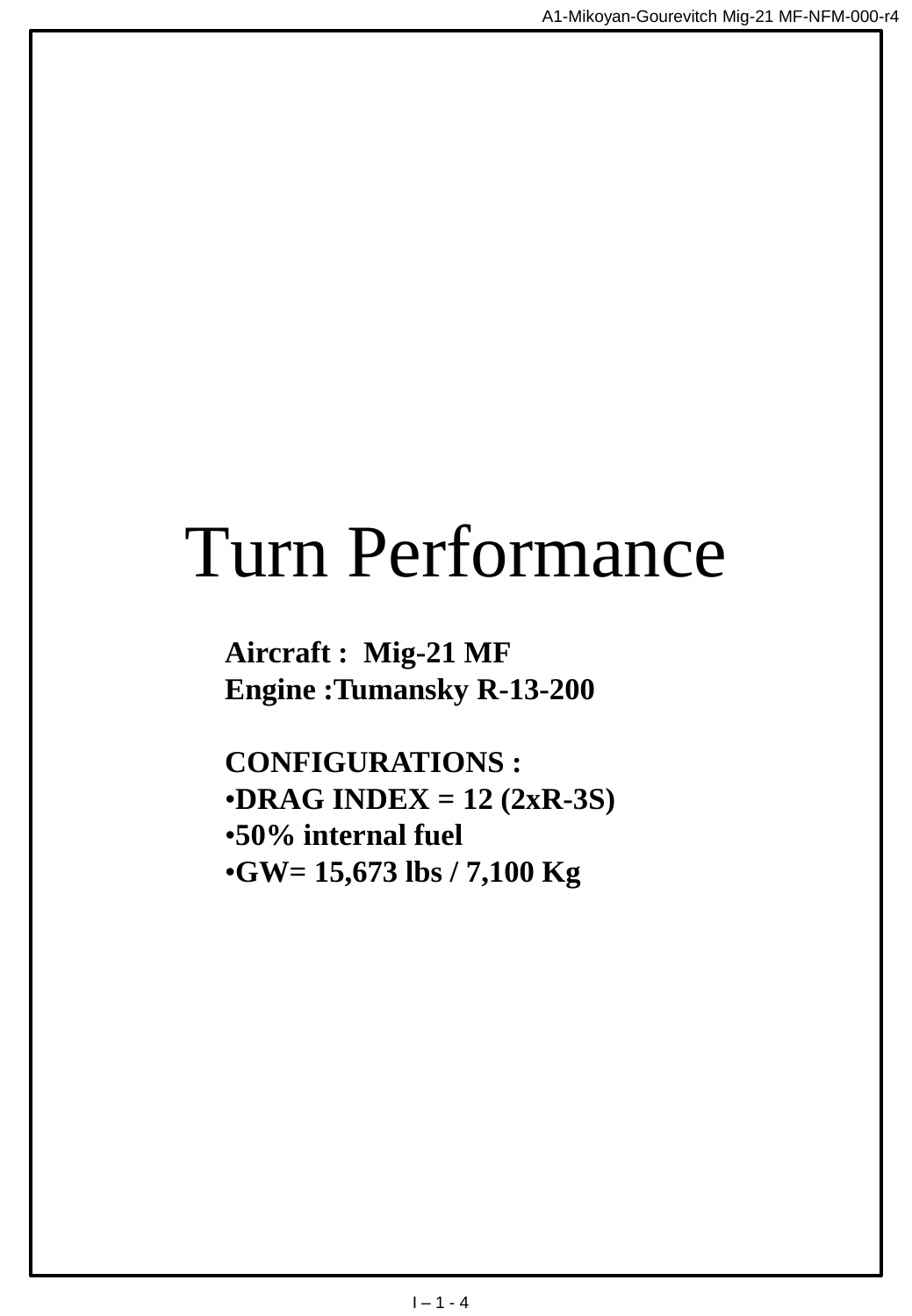## *Turn Rate – Summary*

#### **DATA BASIS : ESTIMATED**

#### **Aircraft : Mig-21 MF Engine :Tumansky R-13-200**

**CONFIGURATIONS :** •**DRAG INDEX = 12 (2xR-3S)** •**GW=15,673lbslbs**

**CONDITIONS:** •**Standard Day** •**Max AB**

**Maximum Available Turn Rate**

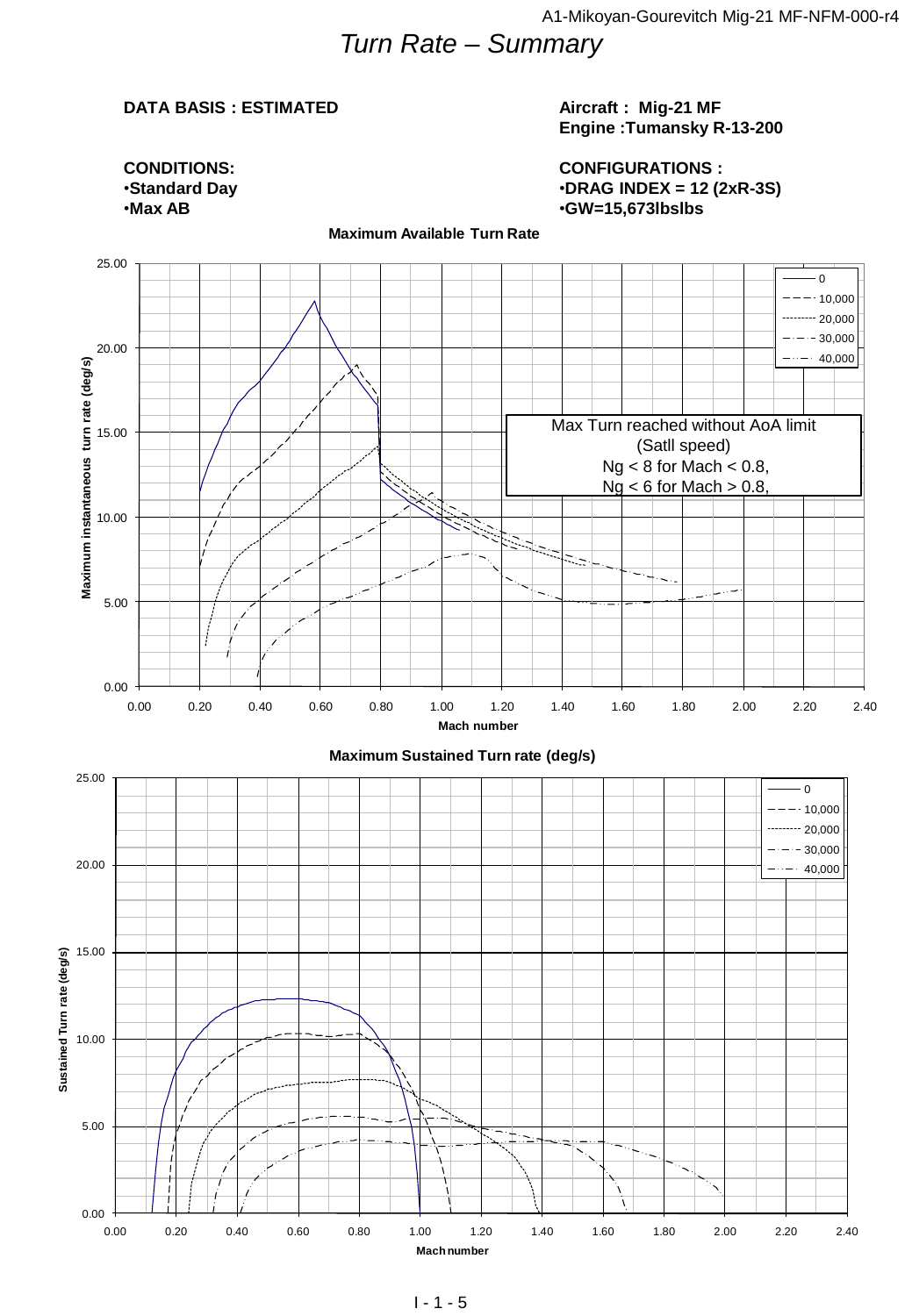### *Load Factor – Summary*

#### **DATA BASIS : ESTIMATED**

#### **Aircraft : Mig-21 MF Engine :Tumansky R-13-200**

**CONFIGURATIONS :** •**DRAG INDEX = 12 (2xR-3S)** •**GW=15,673lbslbs**

**CONDITIONS:** •**Standard Day** •**Max AB**

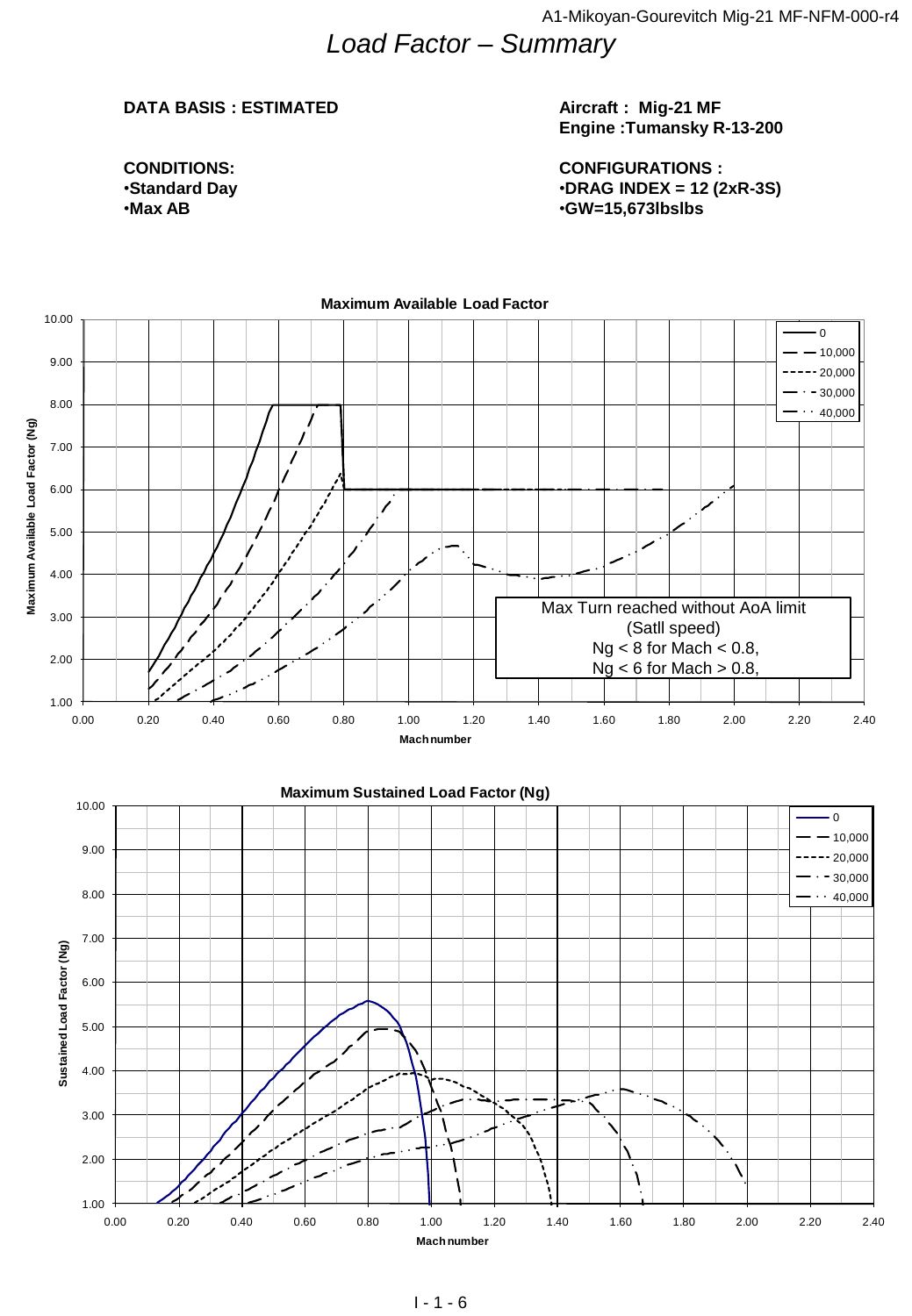## *Turn Performance – Sea Level*

#### **DATA BASIS : ESTIMATED**

**Aircraft : Mig-21 MF Engine :Tumansky R-13-200**

**CONFIGURATIONS :** •**DRAG INDEX = 12 (2xR-3S)** •**GW=15,673lbslbs**



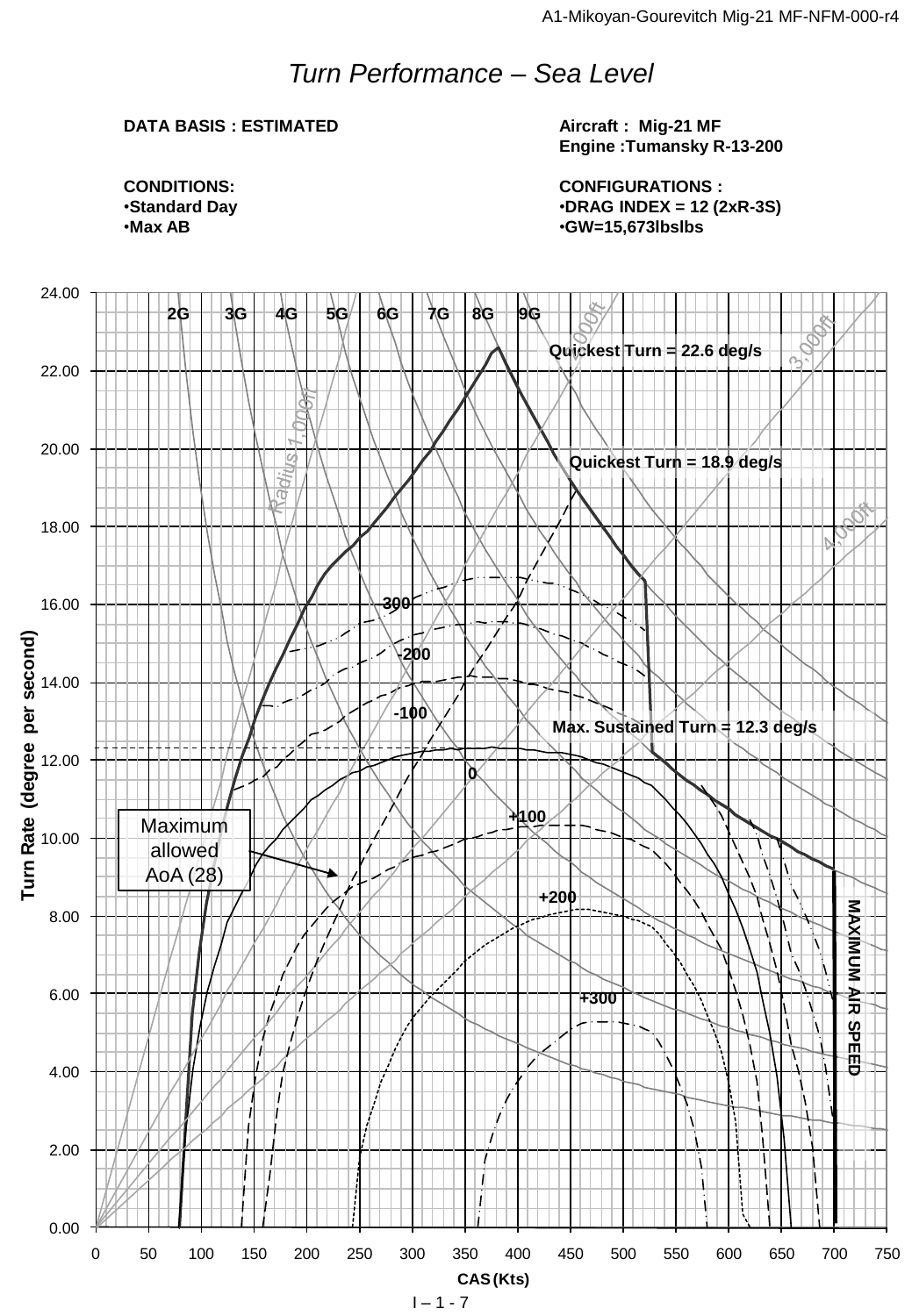## *Turn Performance – 5,000 ft*

#### **DATA BASIS : ESTIMATED**

**Aircraft : Mig-21 MF Engine :Tumansky R-13-200**

**CONFIGURATIONS :** •**DRAG INDEX = 12 (2xR-3S)** •**GW=15,673lbslbs**

**CONDITIONS:** •**Standard Day** •**Max AB**

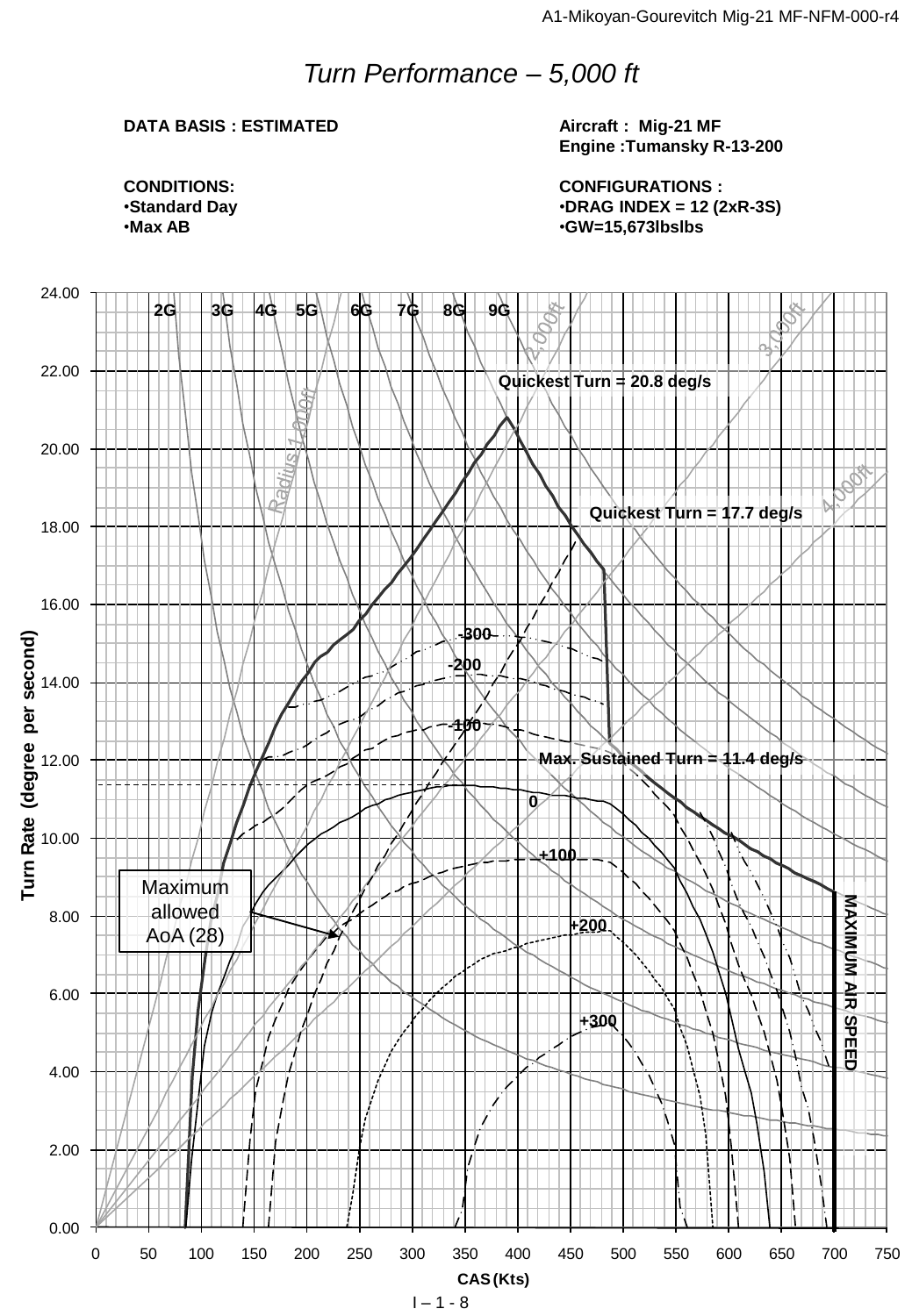## *Turn Performance – 10,000 ft*

#### **DATA BASIS : ESTIMATED**

**Aircraft : Mig-21 MF Engine :Tumansky R-13-200**

**CONFIGURATIONS :** •**DRAG INDEX = 12 (2xR-3S)** •**GW=15,673lbslbs**



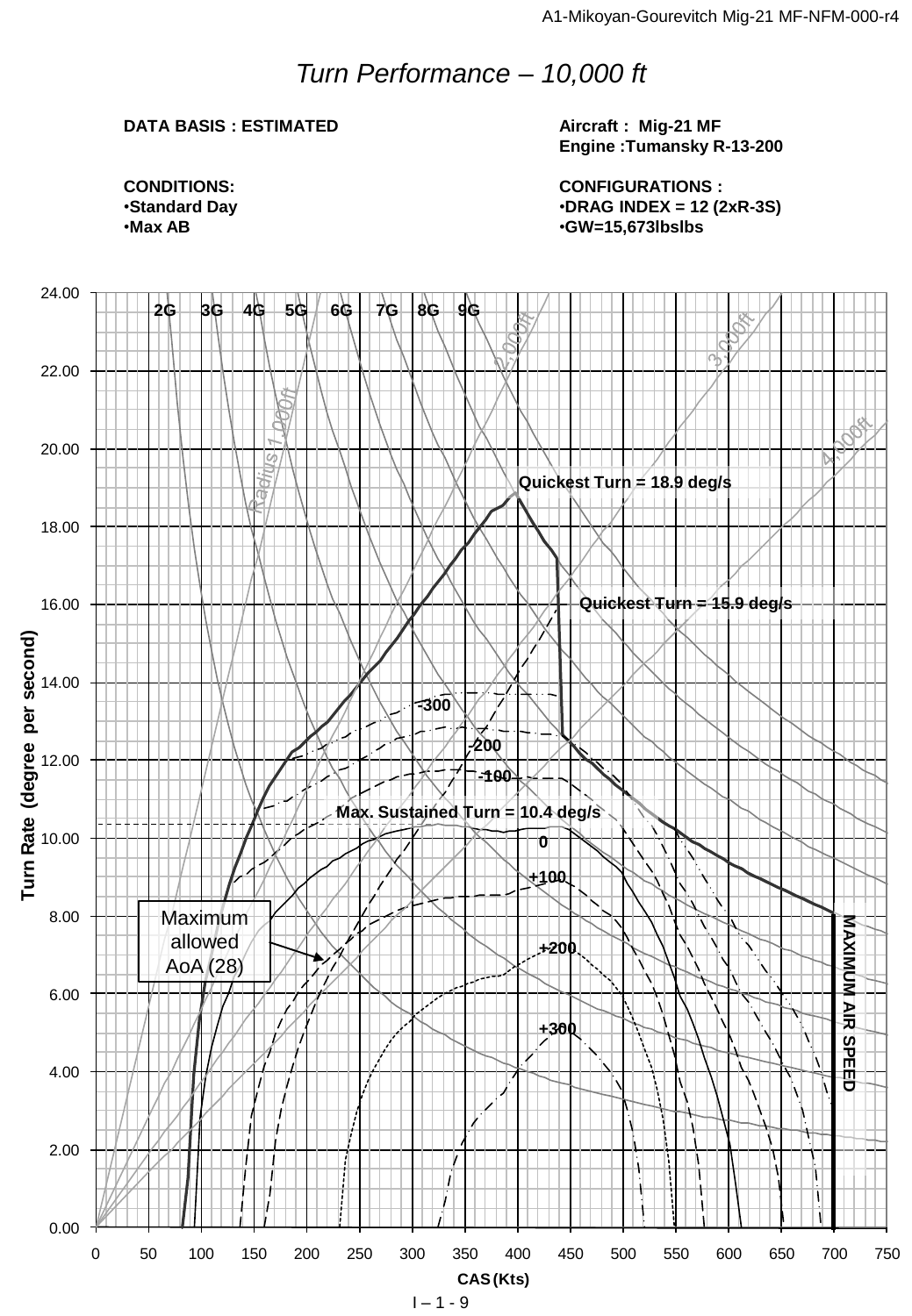## *Turn Performance – 15,000 ft*

#### **DATA BASIS : ESTIMATED**

**Aircraft : Mig-21 MF Engine :Tumansky R-13-200**

**CONFIGURATIONS :** •**DRAG INDEX = 12 (2xR-3S)** •**GW=15,673lbslbs**



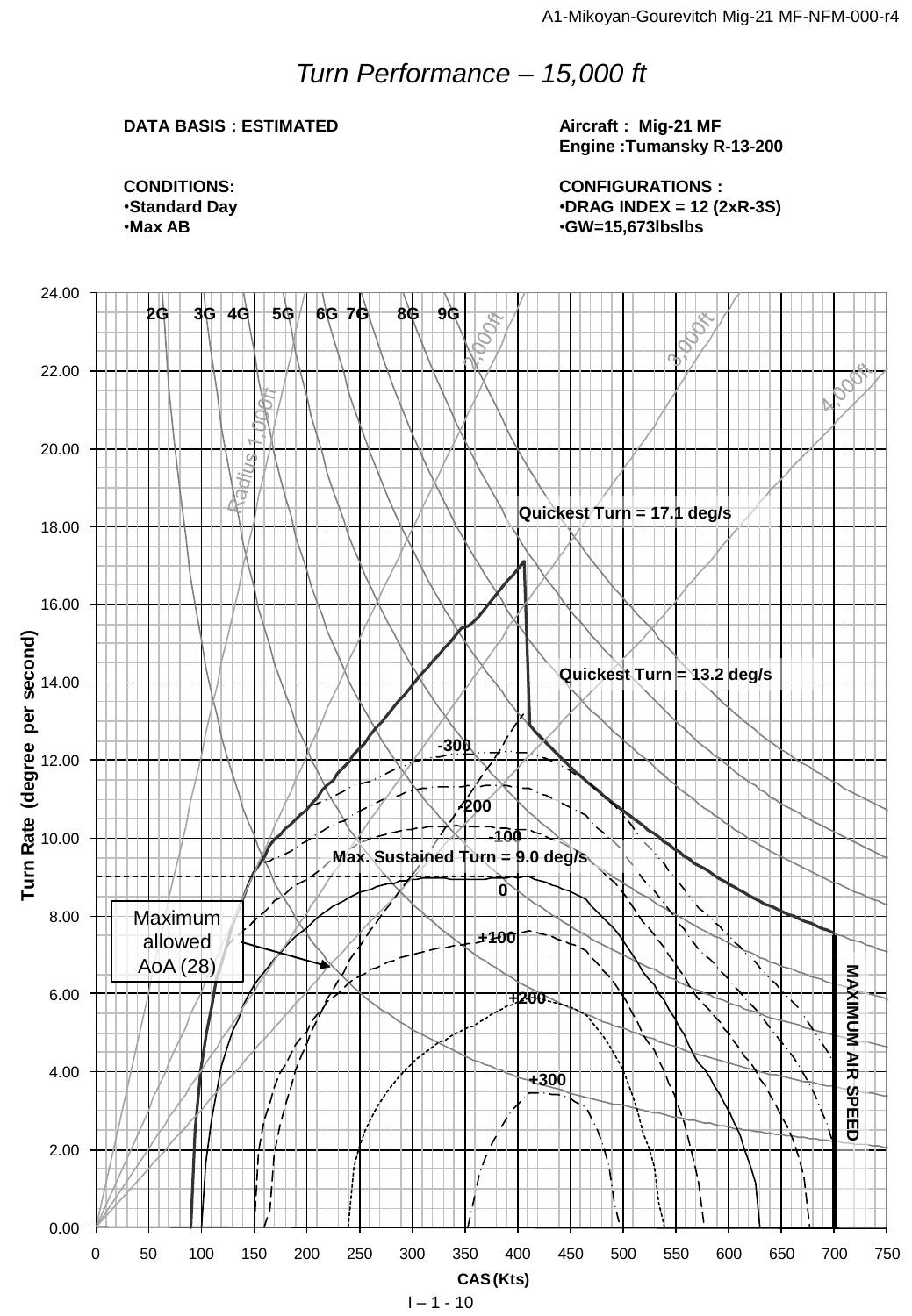## *Turn Performance – 20,000 ft*

#### **DATA BASIS : ESTIMATED**

**Aircraft : Mig-21 MF Engine :Tumansky R-13-200**

**CONFIGURATIONS :** •**DRAG INDEX = 12 (2xR-3S)** •**GW=15,673lbslbs**



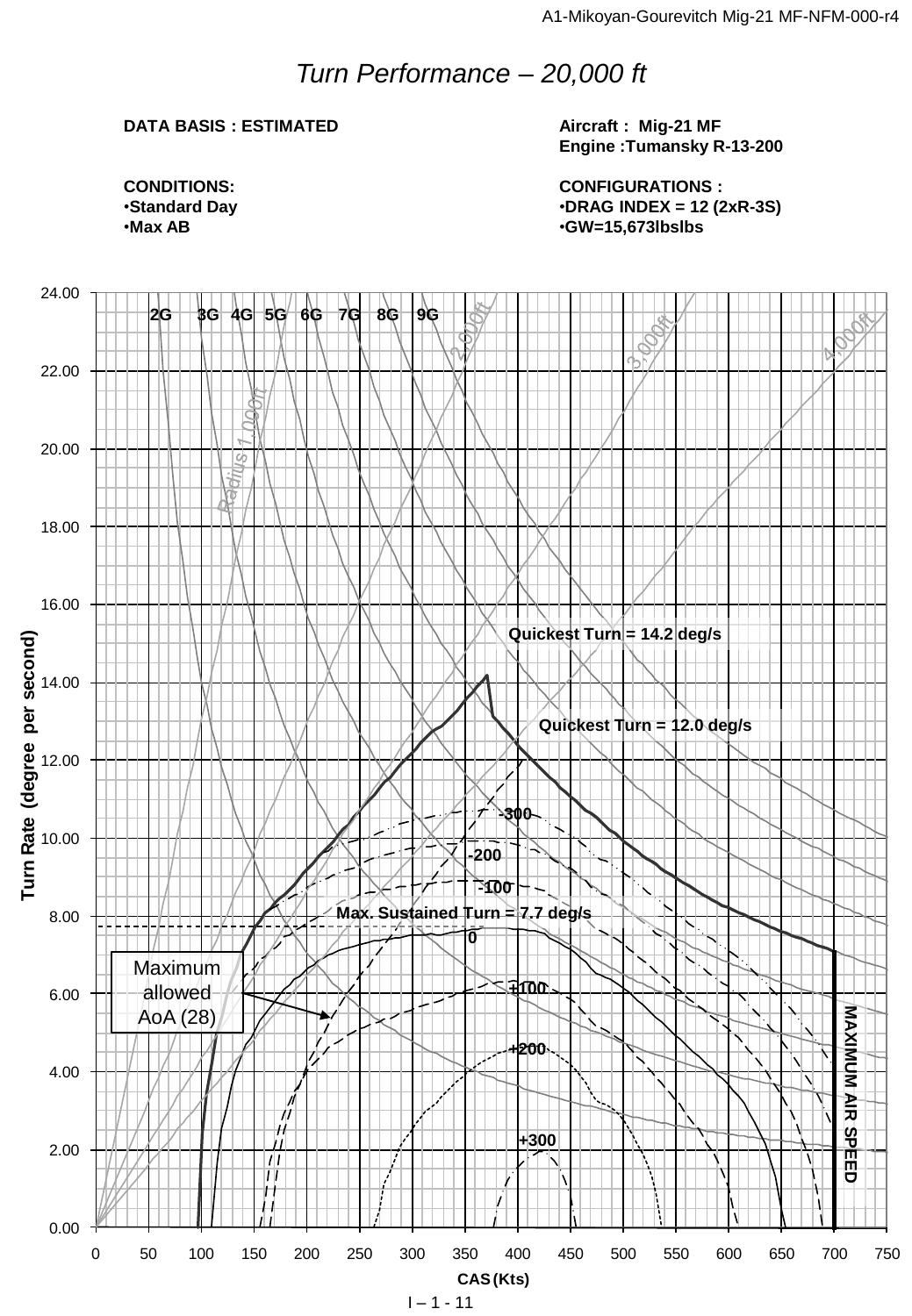## *Turn Performance – 25,000 ft*

#### **DATA BASIS : ESTIMATED**

**Aircraft : Mig-21 MF Engine :Tumansky R-13-200**

**CONFIGURATIONS :** •**DRAG INDEX = 12 (2xR-3S)** •**GW=15,673lbslbs**



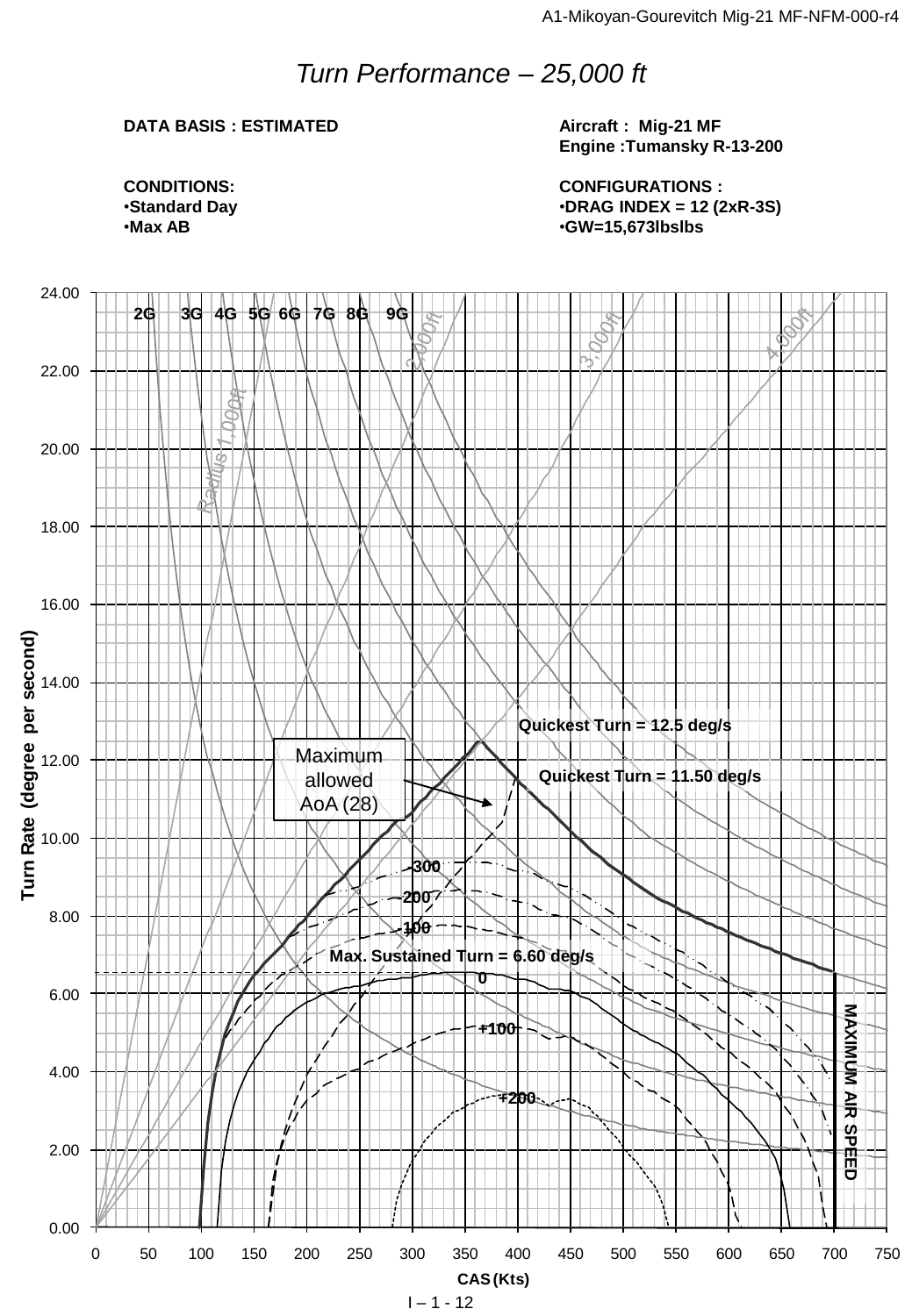## *Turn Performance – 30,000 ft*

#### **DATA BASIS : ESTIMATED**

**Aircraft : Mig-21 MF Engine :Tumansky R-13-200**

**CONFIGURATIONS :** •**DRAG INDEX = 12 (2xR-3S)** •**GW=15,673lbslbs**



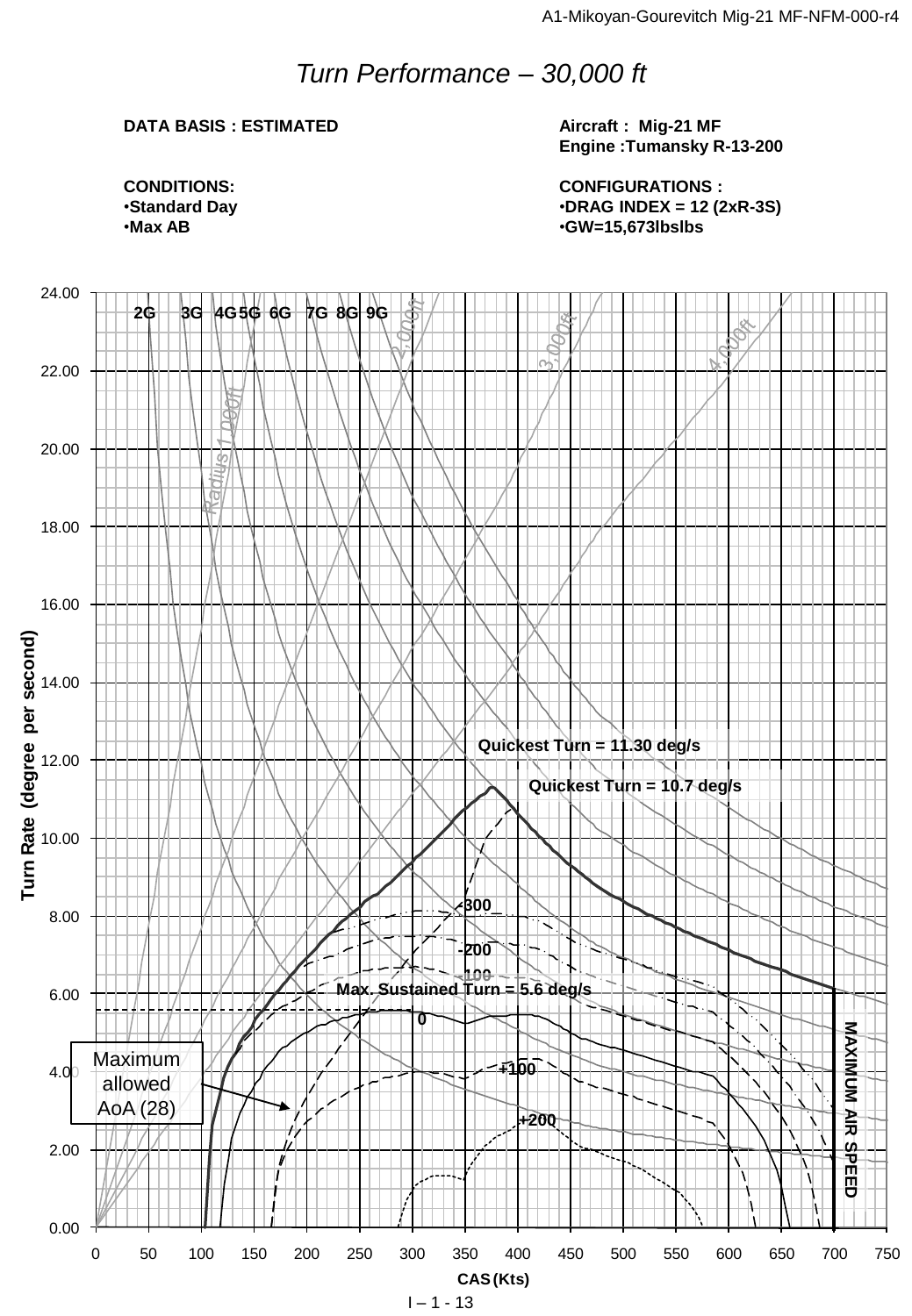## *Turn Performance – 35,000 ft*

#### **DATA BASIS : ESTIMATED**

**Aircraft : Mig-21 MF Engine :Tumansky R-13-200**

**CONFIGURATIONS :** •**DRAG INDEX = 12 (2xR-3S)** •**GW=15,673lbslbs**



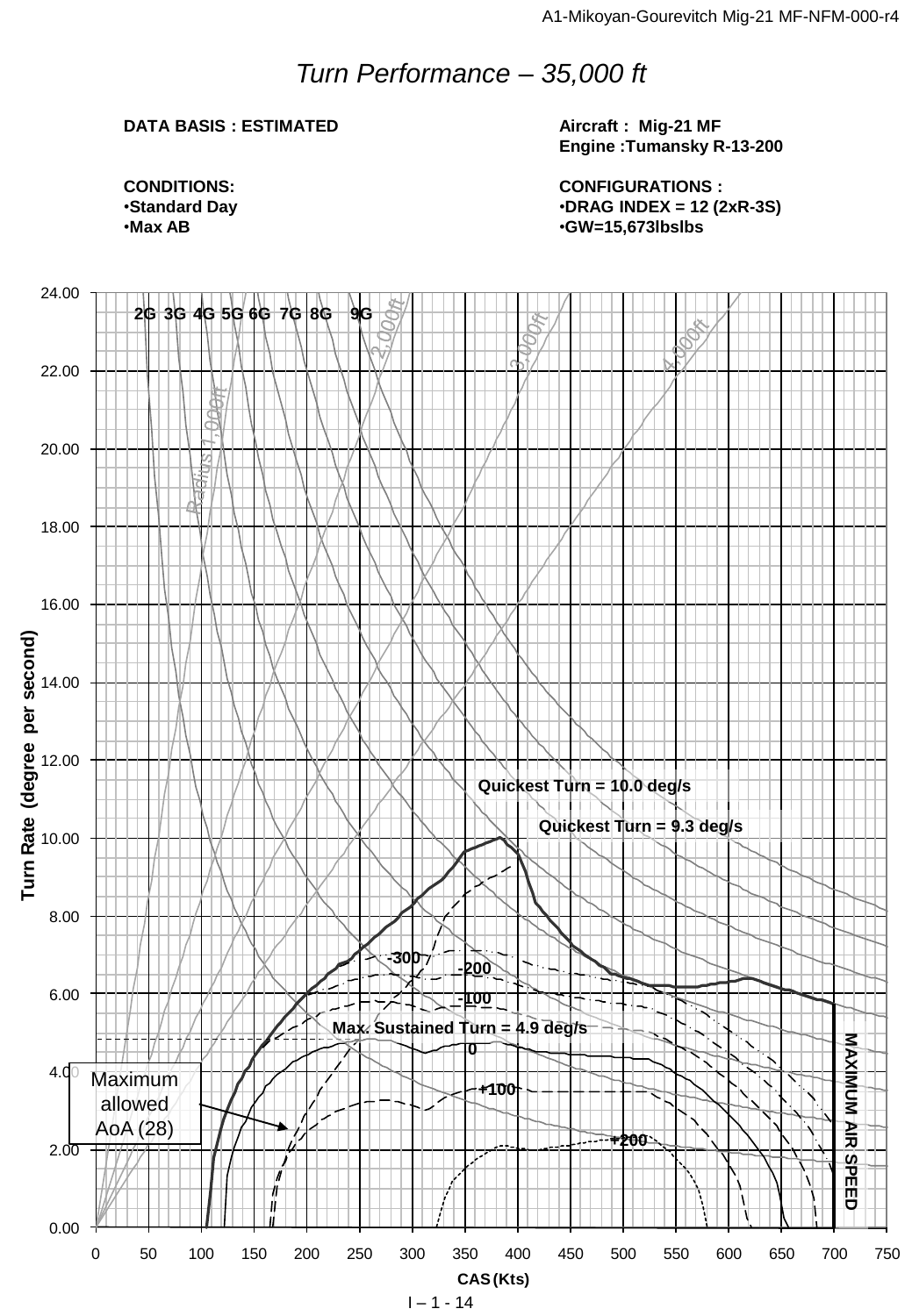# Climb Performance

**Aircraft : Mig-21 MF Engine :Tumansky R-13-200**

**CONFIGURATIONS :** •**DRAG INDEX = 12 (2xR-3S)** •**50% internal fuel** •**GW= 15,673 lbs / 7,100 Kg**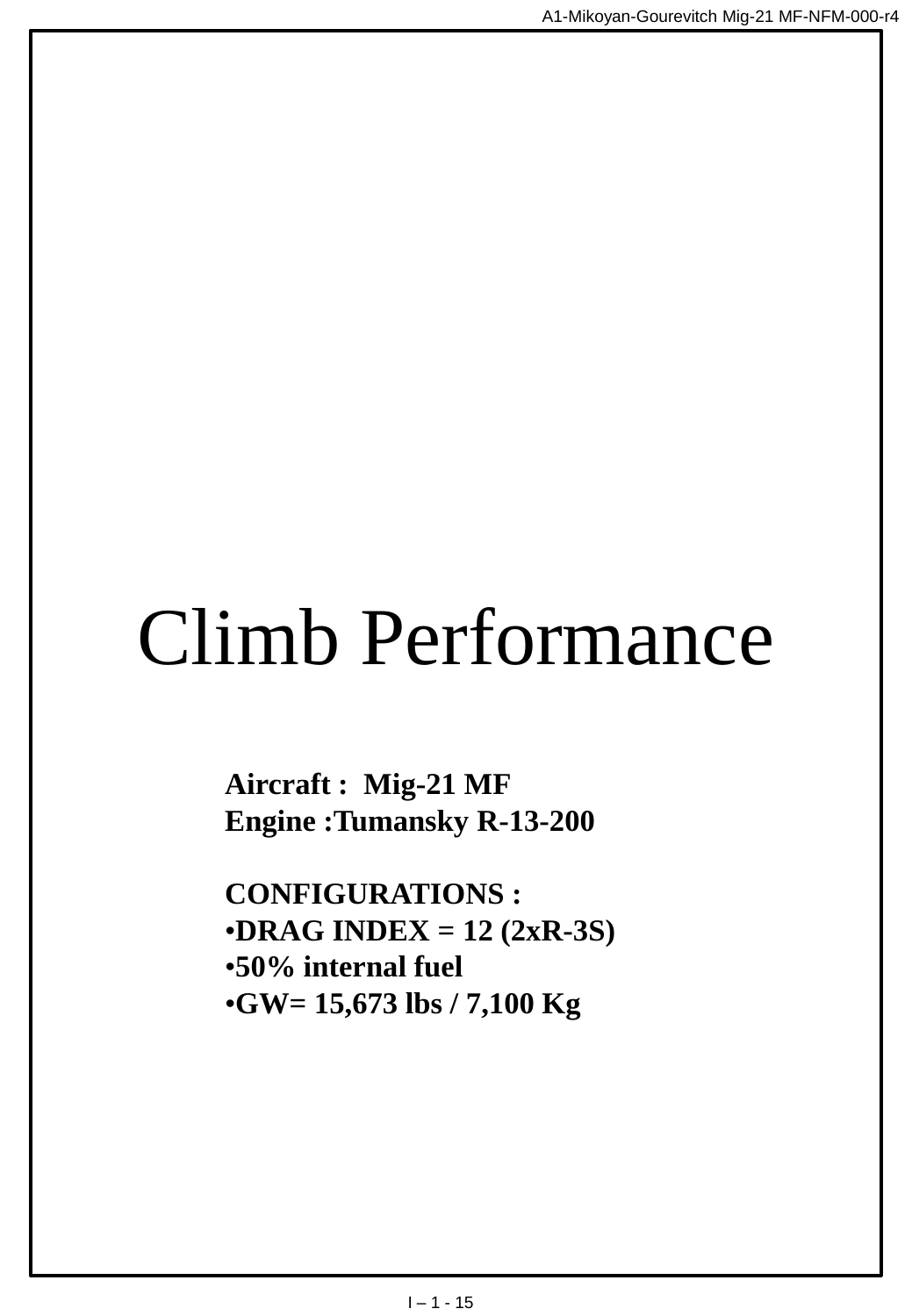#### **DATA BASIS : ESTIMATED**

**Aircraft : Mig-21 MF Engine :Tumansky R-13-200**

**CONFIGURATIONS :** •**DRAG INDEX = 12 (2xR-3S)** •**GW=15,673lbslbs**

#### **CONDITIONS:** •**Standard Day** •**Max AB**

#### **Instantaneous Constant Speed Climb Rate**

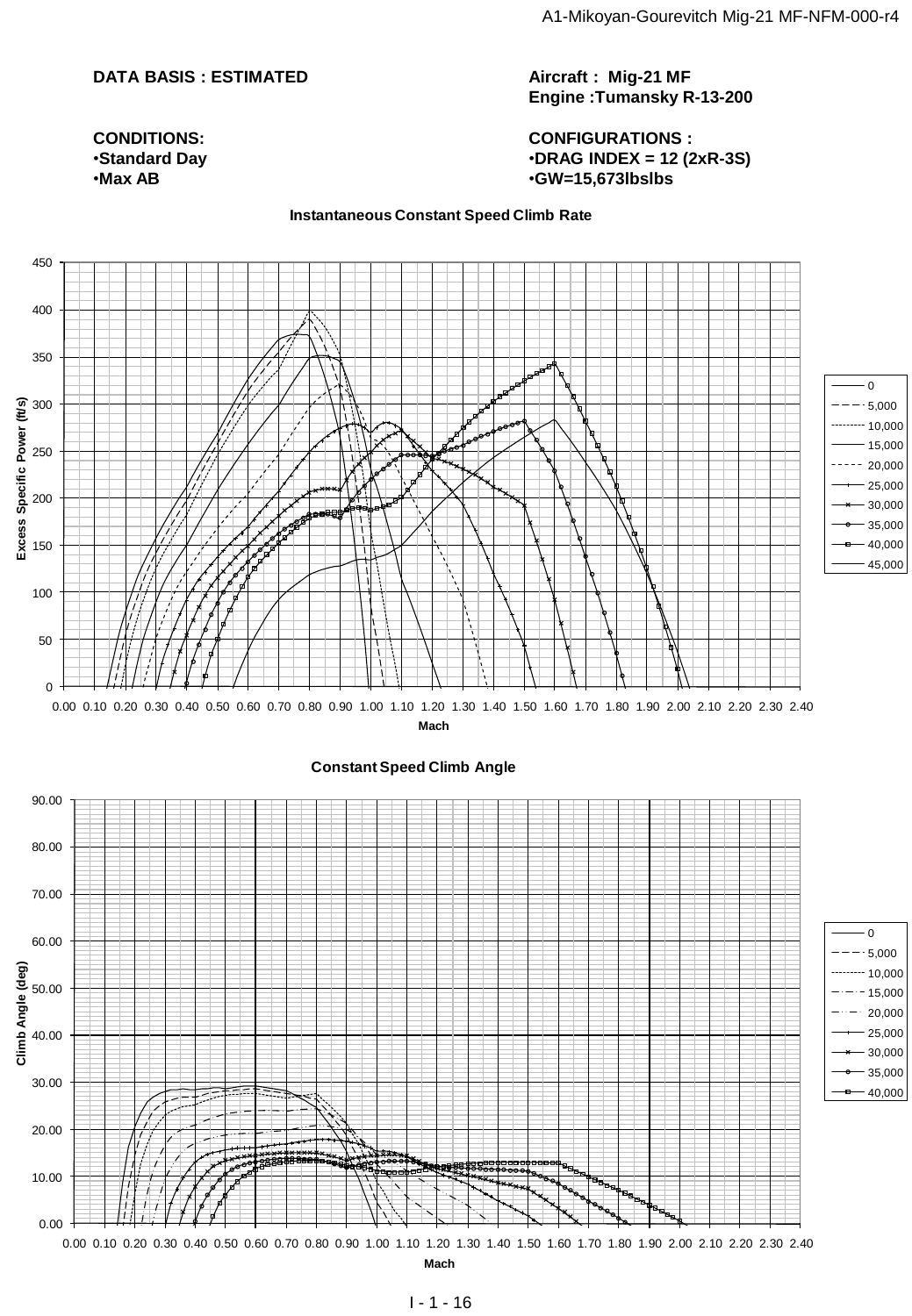#### **DATA BASIS : ESTIMATED**

**CONDITIONS:** •**Standard Day** •**MIL Power**

**Aircraft : Mig-21 MF Engine :Tumansky R-13-200**

**CONFIGURATIONS :** •**DRAG INDEX = 12 (2xR-3S)** •**GW=15,673lbslbs**

#### **Instantaneous Constant Speed Climb Rate**

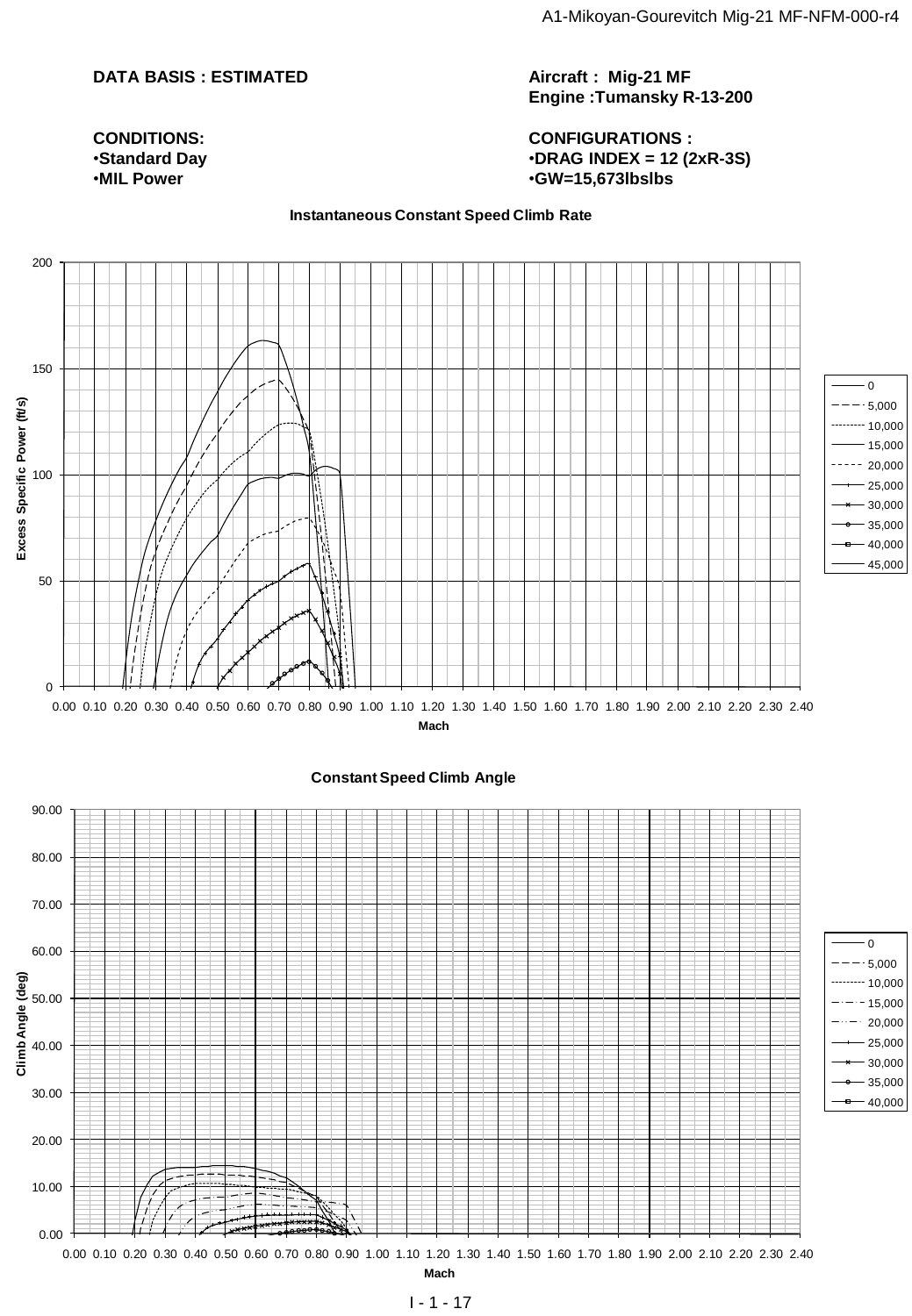## Acceleration Performances

**Aircraft : Mig-21 MF Engine :Tumansky R-13-200**

**CONFIGURATIONS :** •**DRAG INDEX = 12 (2xR-3S)** •**50% internal fuel** •**GW= 15,673 lbs / 7,100 Kg**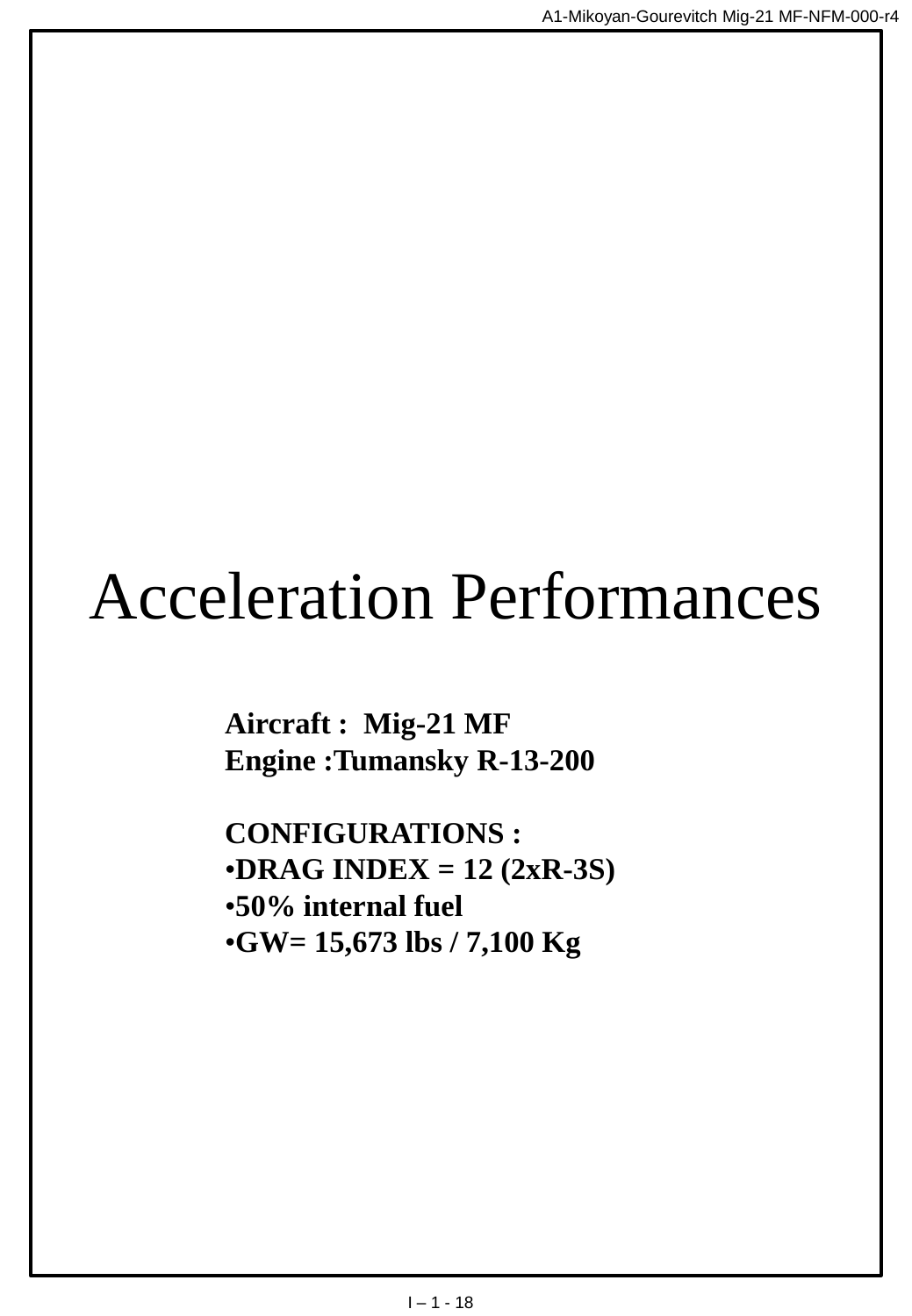## *Acceleration Diagram*

#### **DATA BASIS : ESTIMATED**

#### **Aircraft : Mig-21 MF Engine :Tumansky R-13-200**

0 10,000 20,000 •**Max AB CONDITIONS:** •**Standard Day**

**CONFIGURATIONS :** •**DRAG INDEX = 12 (2xR-3S)** •**GW=15,673lbslbs**



#### **Acceleration (Max Thrust AB)**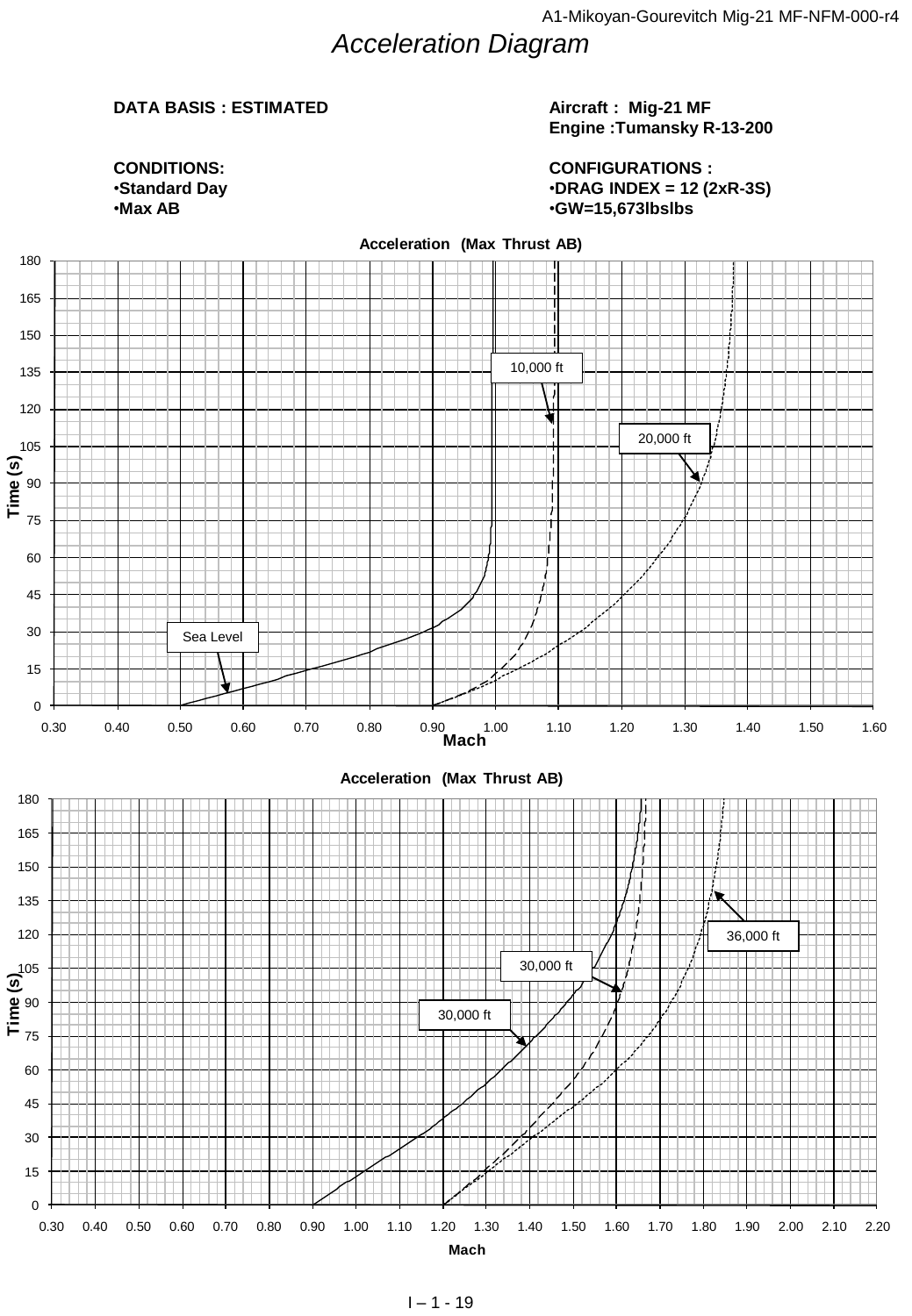## Turn Performance

**Aircraft : Mig-21 MF Engine :Tumansky R-13-200**

**CONFIGURATIONS :** •**DRAG INDEX = 13 (4xR-3S)** •**50% internal fuel** •**GW= 16,194 lbs / 7,336 Kg**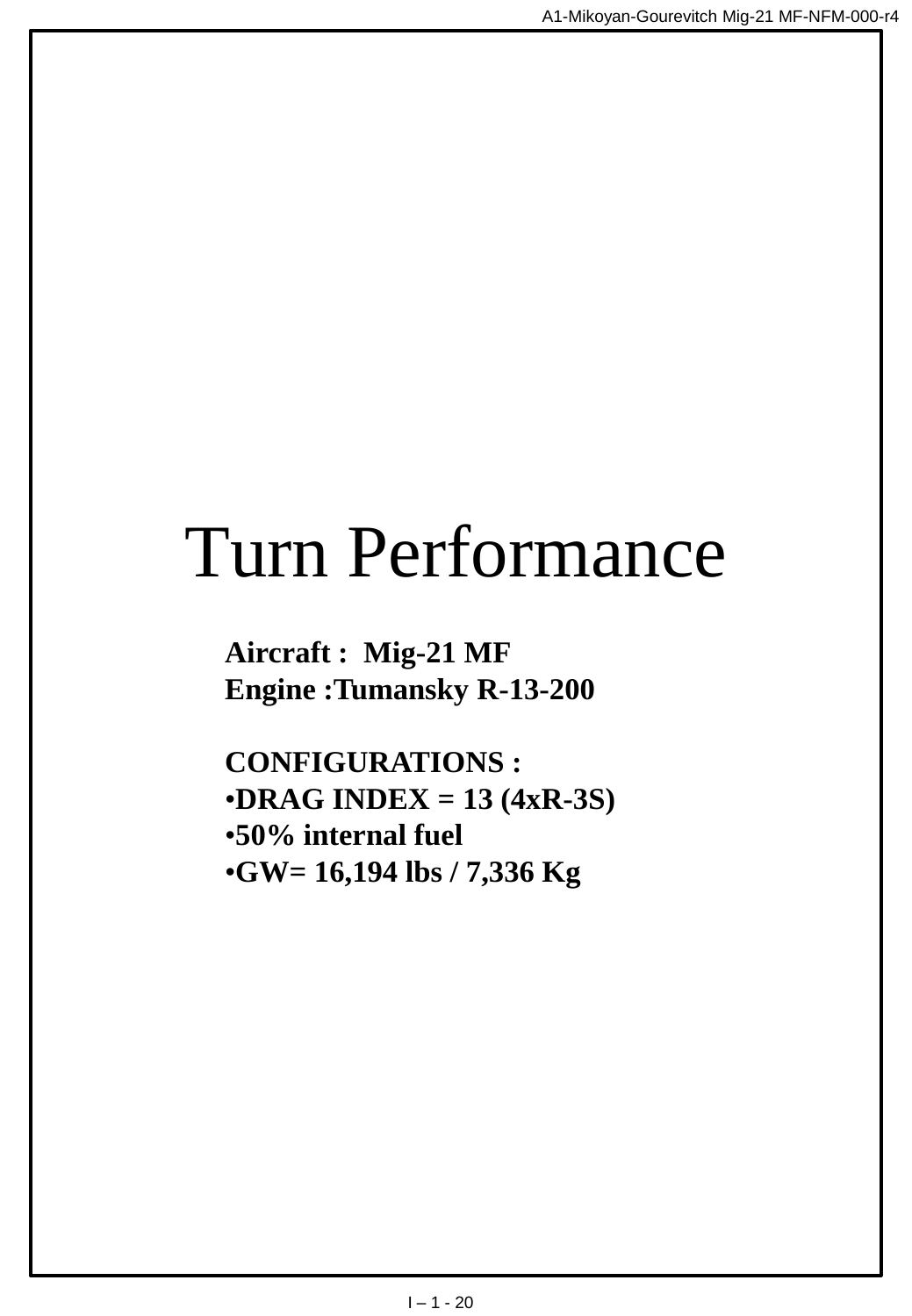## *Turn Rate – Summary*

#### **DATA BASIS : ESTIMATED**

#### **Aircraft : Mig-21 MF Engine :Tumansky R-13-200**

**CONFIGURATIONS :** •**DRAG INDEX = 13 (4xR-3S)** •**GW=16,194lbslbs**



**Maximum Available Turn Rate**

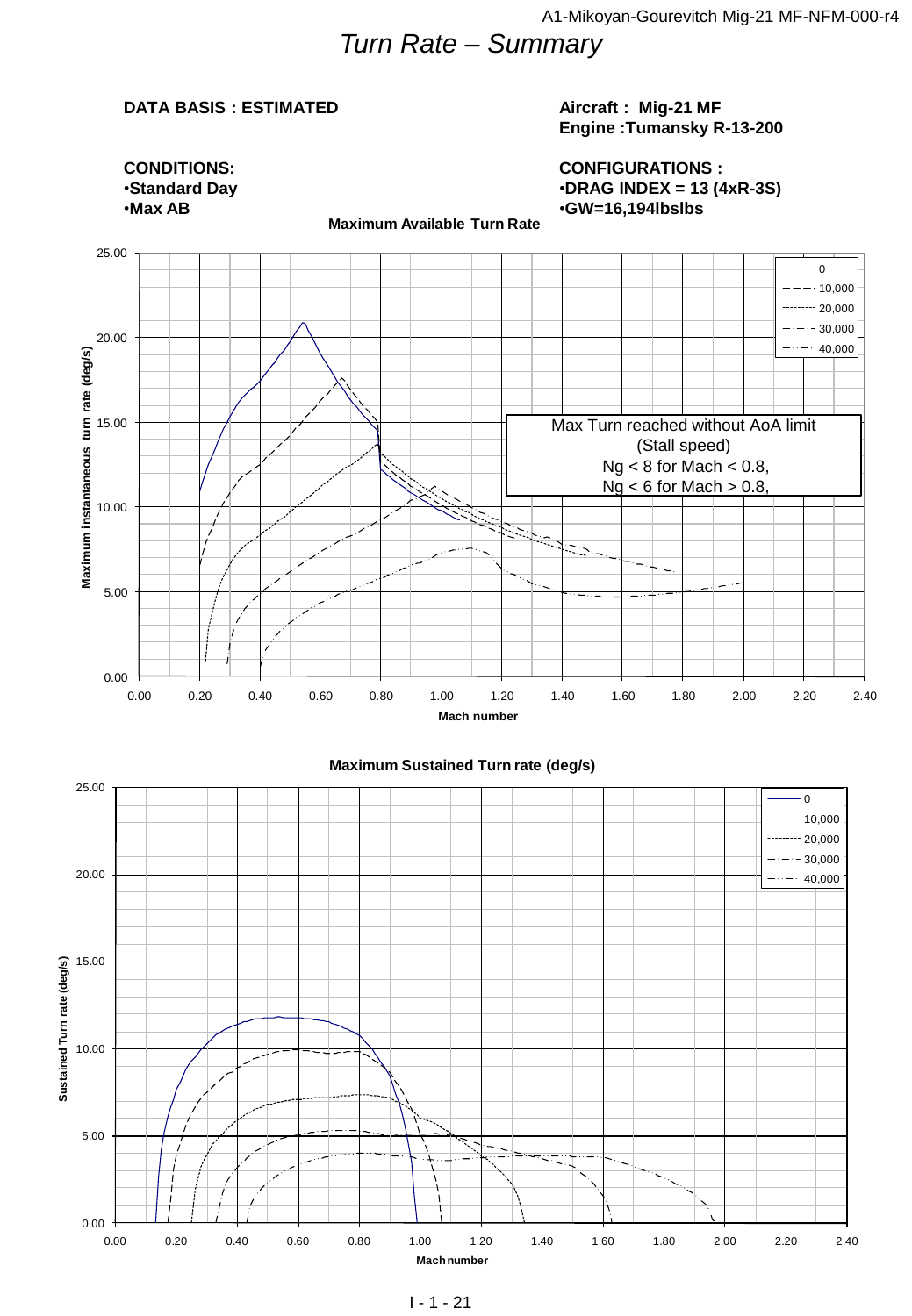## *Load Factor – Summary*

#### **DATA BASIS : ESTIMATED**

#### **Aircraft : Mig-21 MF Engine :Tumansky R-13-200**

**CONDITIONS:** •**Standard Day** •**Max AB**

**CONFIGURATIONS :** •**DRAG INDEX = 13 (4xR-3S)** •**GW=16,194lbslbs**

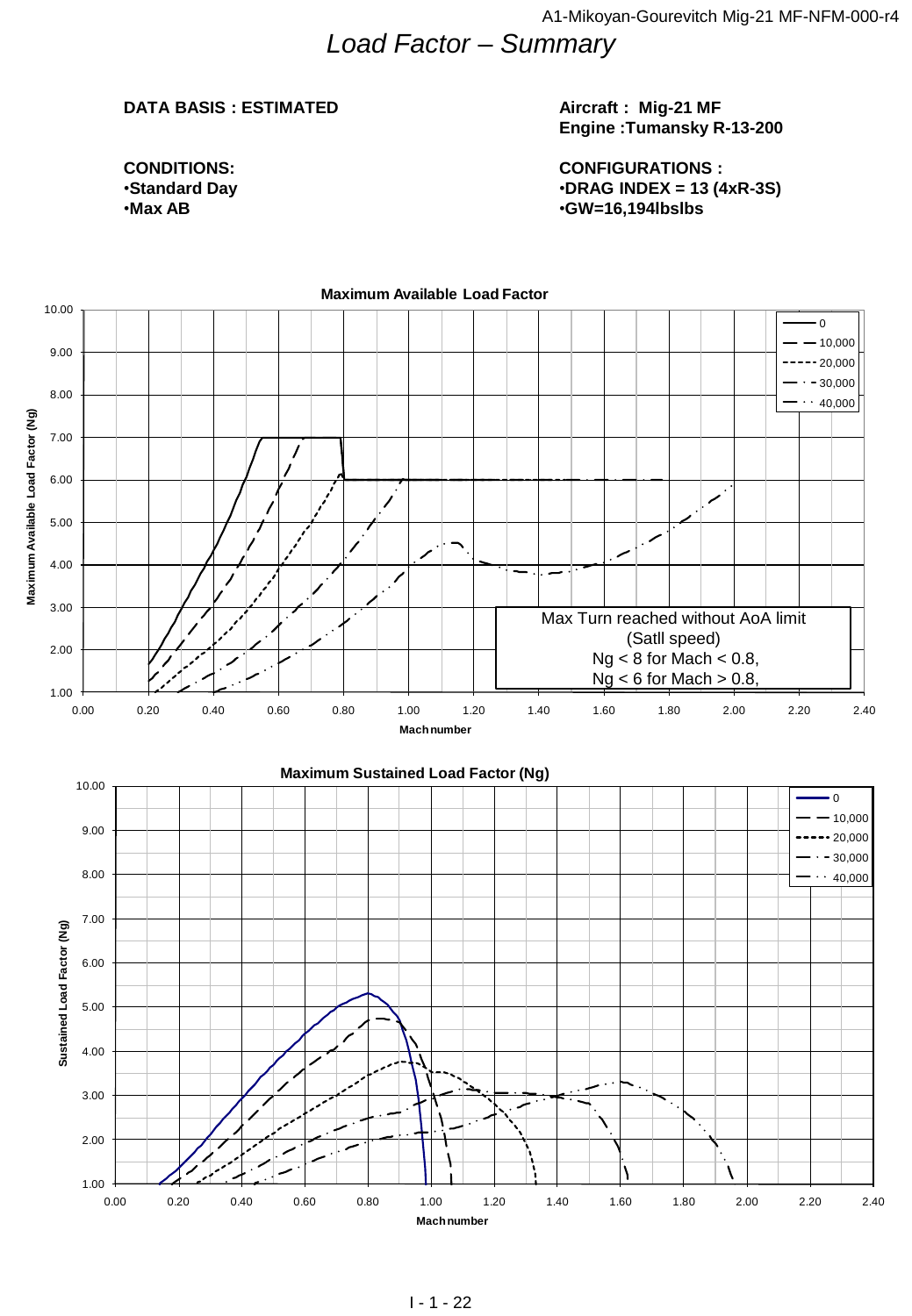## *Turn Performance – Sea Level*

#### **DATA BASIS : ESTIMATED**

**Aircraft : Mig-21 MF Engine :Tumansky R-13-200**

**CONFIGURATIONS :** •**DRAG INDEX = 13 (4xR-3S)** •**GW=16,194lbslbs**



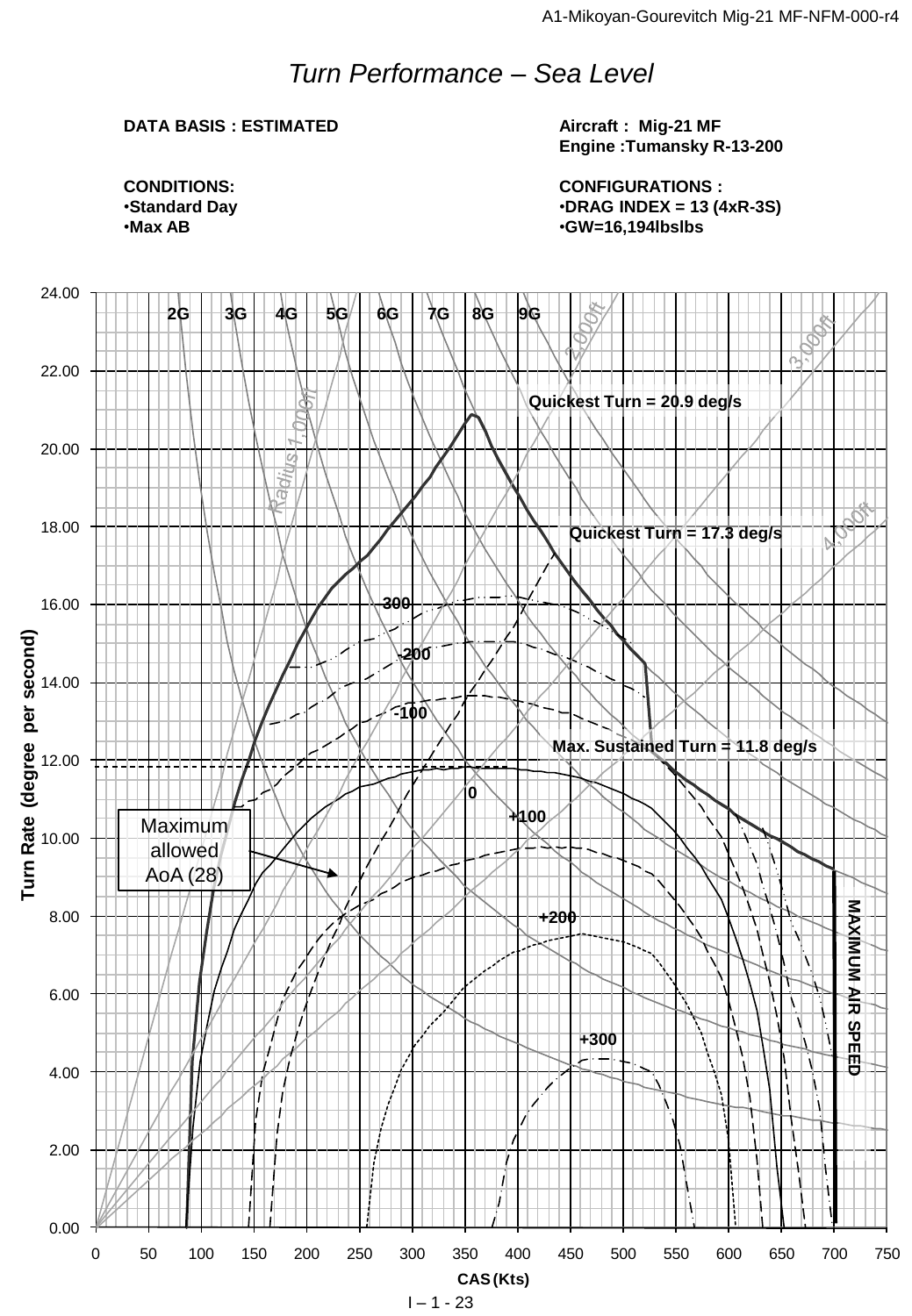## *Turn Performance – 5,000 ft*

#### **DATA BASIS : ESTIMATED**

**Aircraft : Mig-21 MF Engine :Tumansky R-13-200**

**CONFIGURATIONS :** •**DRAG INDEX = 13 (4xR-3S)** •**GW=16,194lbslbs**

**CONDITIONS:** •**Standard Day** •**Max AB**

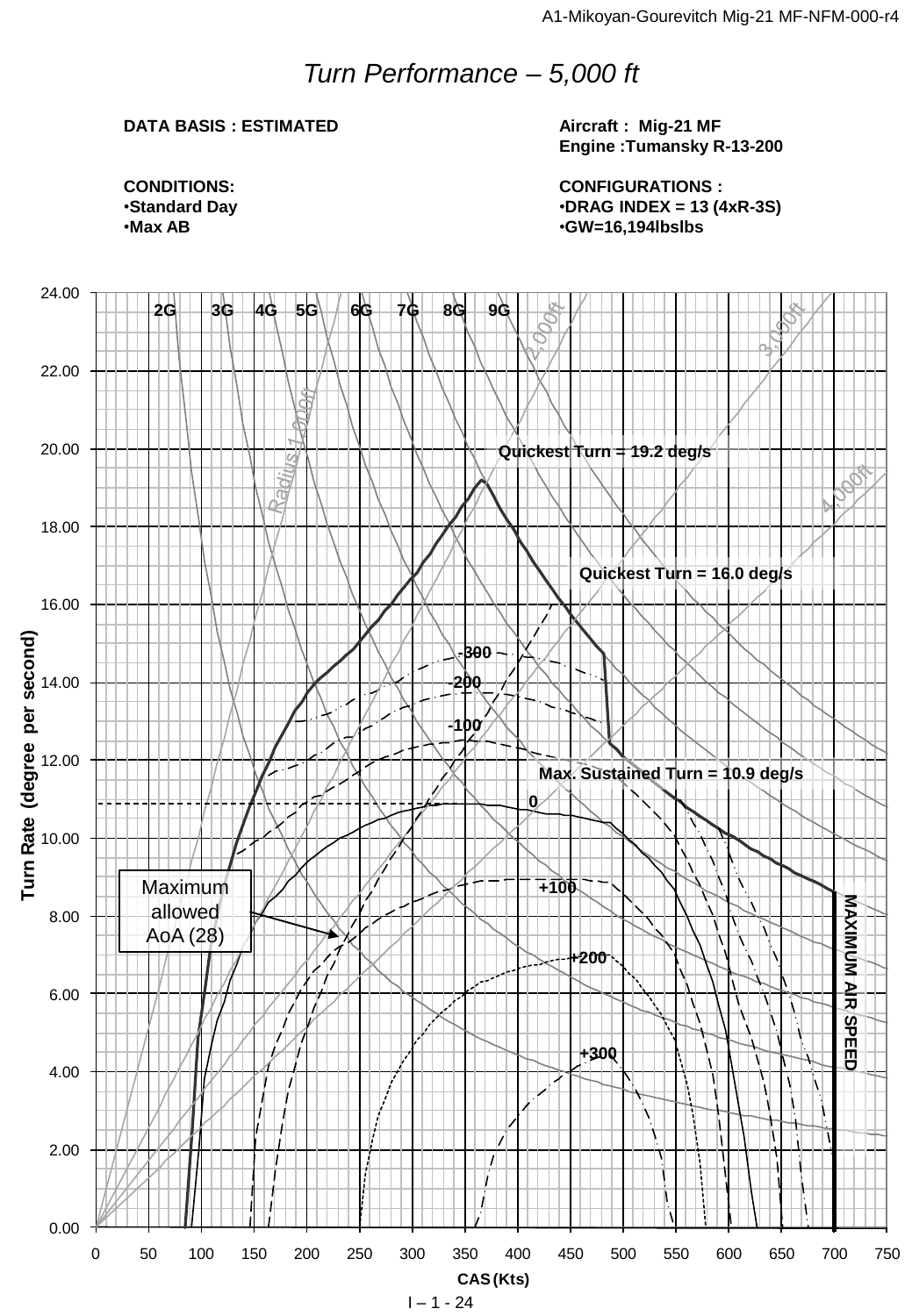## *Turn Performance – 10,000 ft*

#### **DATA BASIS : ESTIMATED**

**Aircraft : Mig-21 MF Engine :Tumansky R-13-200**

**CONFIGURATIONS :** •**DRAG INDEX = 13 (4xR-3S)** •**GW=16,194lbslbs**



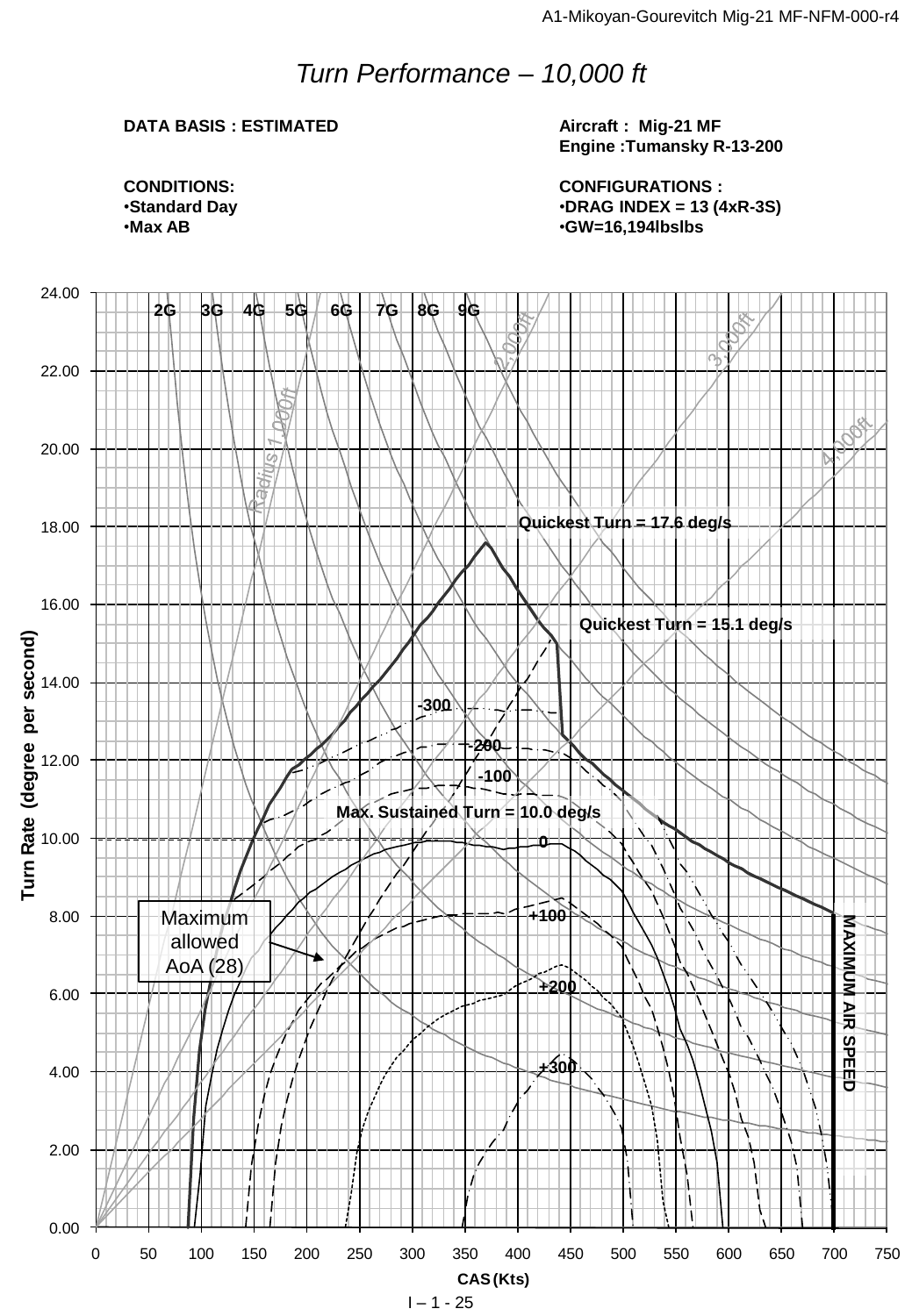## *Turn Performance – 15,000 ft*

#### **DATA BASIS : ESTIMATED**

**Aircraft : Mig-21 MF Engine :Tumansky R-13-200**

**CONFIGURATIONS :** •**DRAG INDEX = 13 (4xR-3S)** •**GW=16,194lbslbs**

**CONDITIONS:** •**Standard Day** •**Max AB**

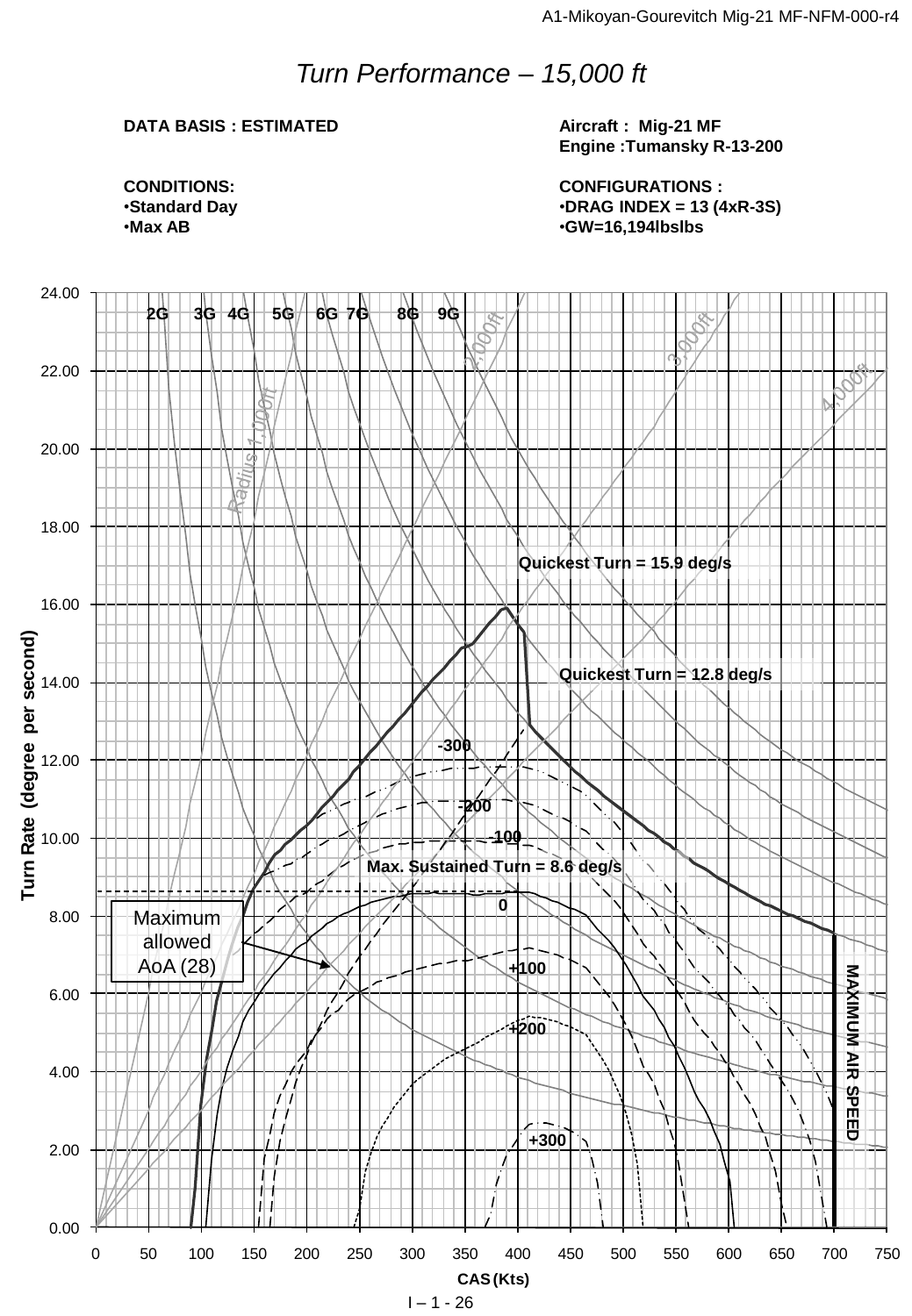## *Turn Performance – 20,000 ft*

#### **DATA BASIS : ESTIMATED**

**Aircraft : Mig-21 MF Engine :Tumansky R-13-200**

**CONFIGURATIONS :** •**DRAG INDEX = 13 (4xR-3S)** •**GW=16,194lbslbs**



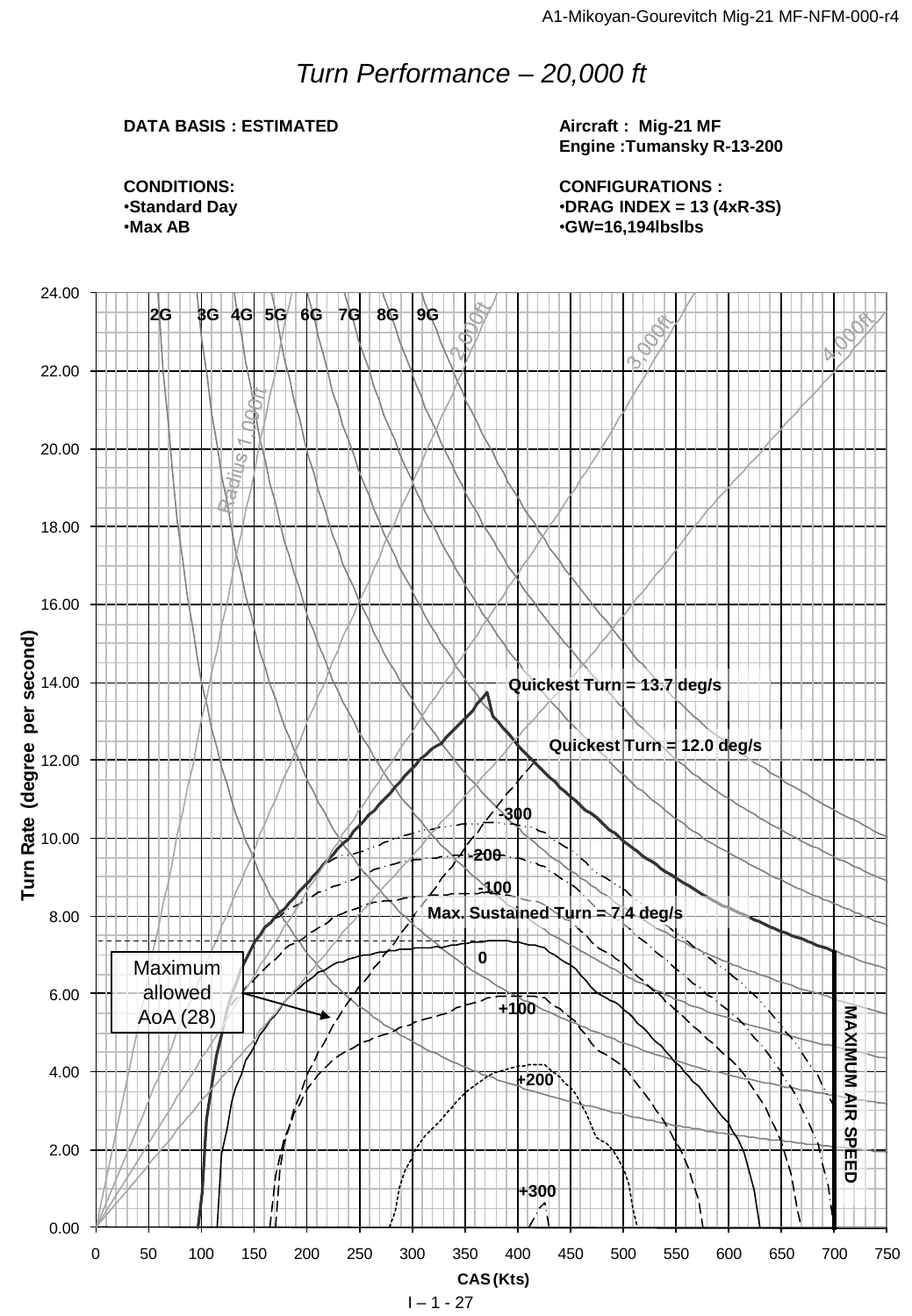## *Turn Performance – 25,000 ft*

#### **DATA BASIS : ESTIMATED**

**Aircraft : Mig-21 MF Engine :Tumansky R-13-200**

**CONFIGURATIONS :** •**DRAG INDEX = 13 (4xR-3S)** •**GW=16,194lbslbs**



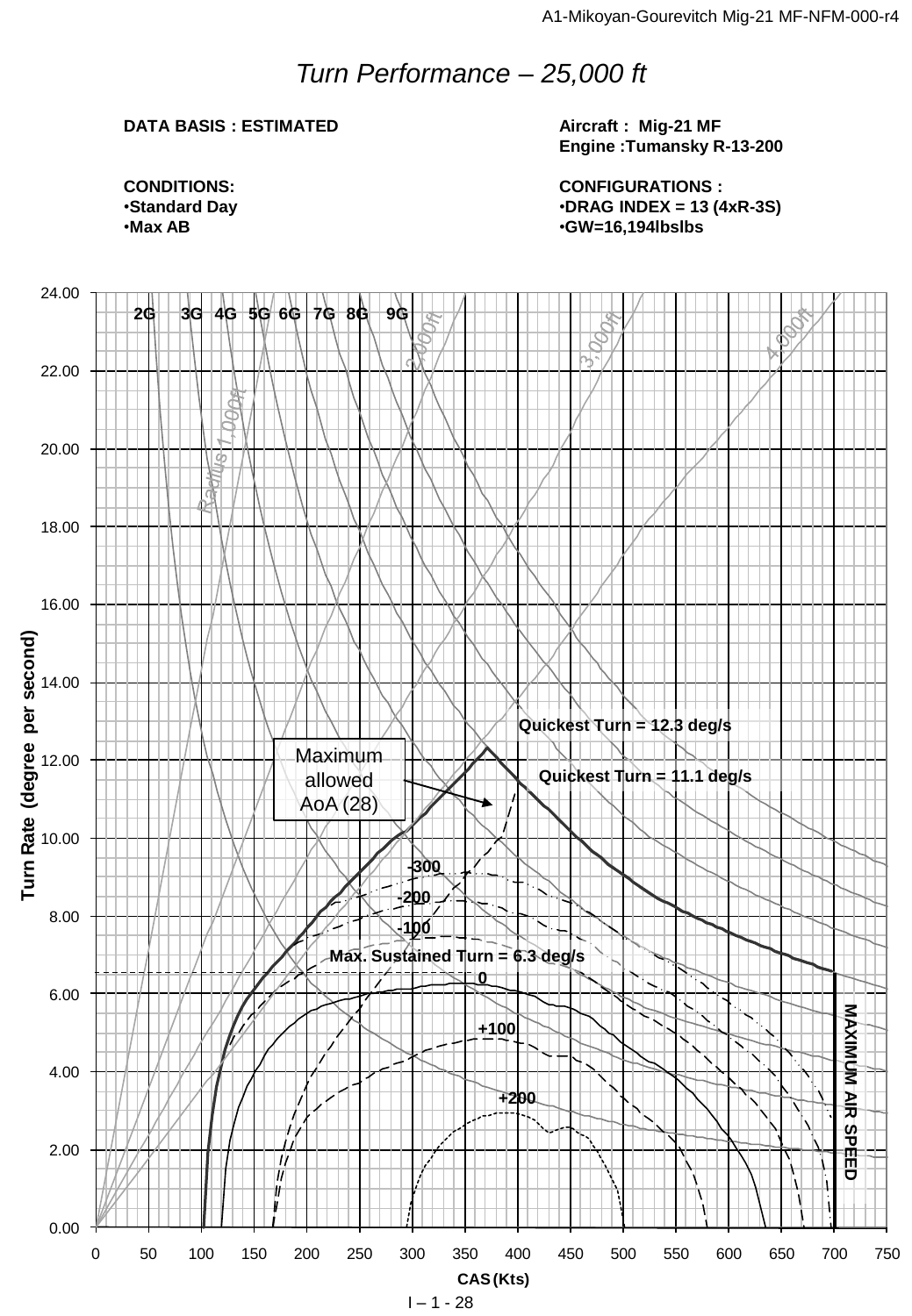## *Turn Performance – 30,000 ft*

#### **DATA BASIS : ESTIMATED**

**Aircraft : Mig-21 MF Engine :Tumansky R-13-200**

**CONFIGURATIONS :** •**DRAG INDEX = 13 (4xR-3S)** •**GW=16,194lbslbs**



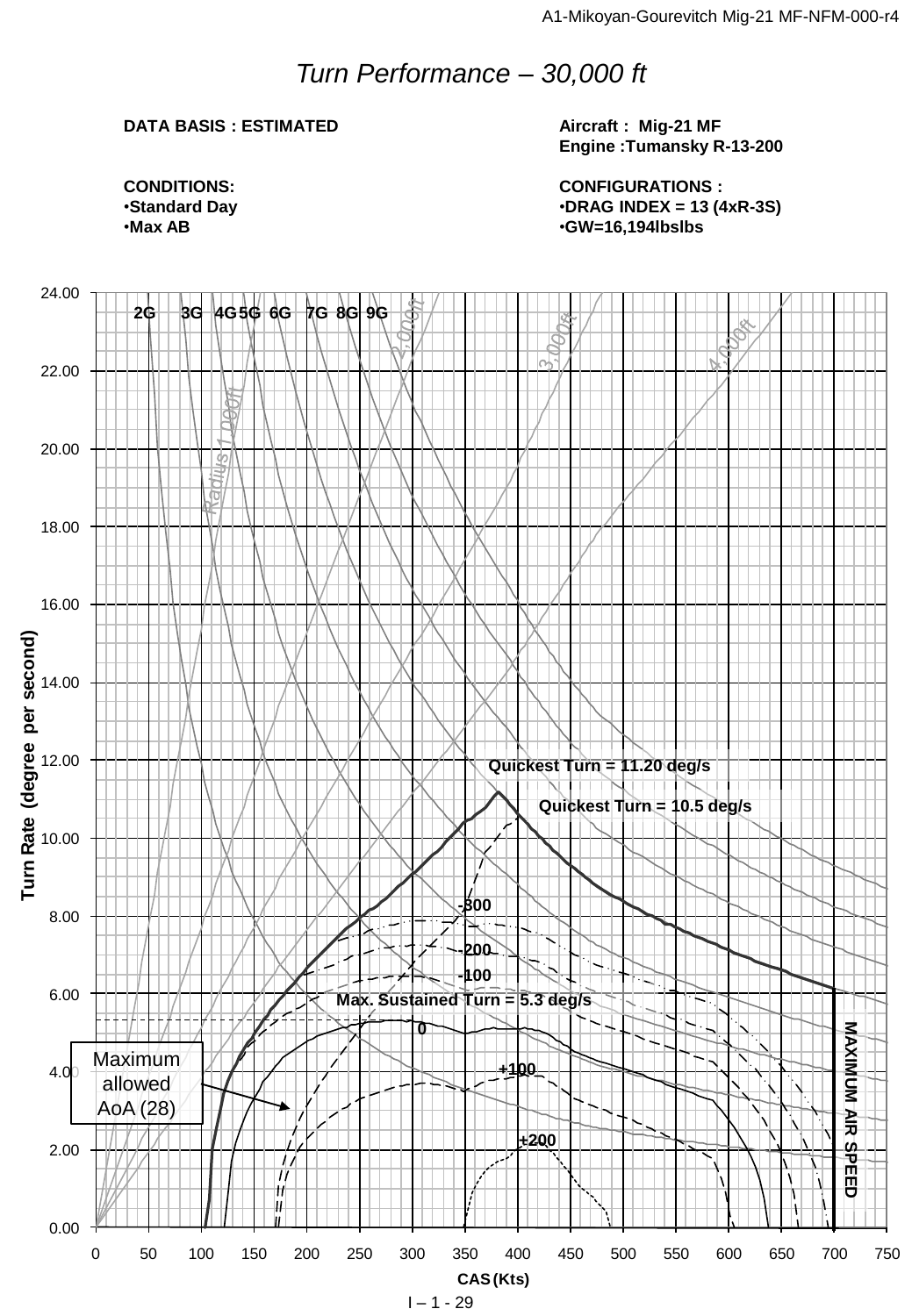## *Turn Performance – 35,000 ft*

#### **DATA BASIS : ESTIMATED**

**Aircraft : Mig-21 MF Engine :Tumansky R-13-200**

**CONFIGURATIONS :** •**DRAG INDEX = 13 (4xR-3S)** •**GW=16,194lbslbs**



**CONDITIONS:** •**Standard Day** •**Max AB**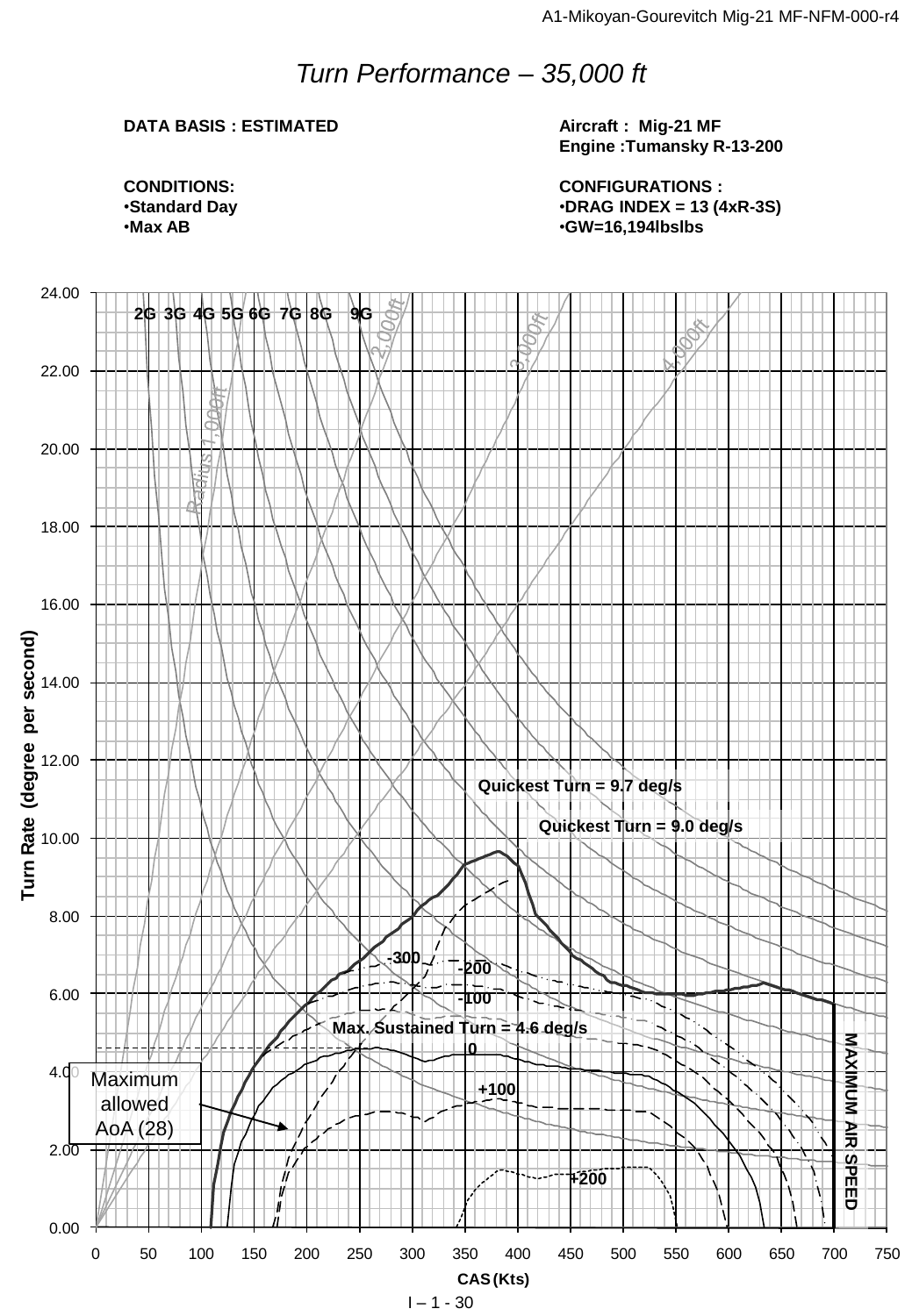# Climb Performance

**Aircraft : Mig-21 MF Engine :Tumansky R-13-200**

**CONFIGURATIONS :** •**DRAG INDEX = 13 (4xR-3S)** •**50% internal fuel** •**GW= 16,194 lbs / 7,336 Kg**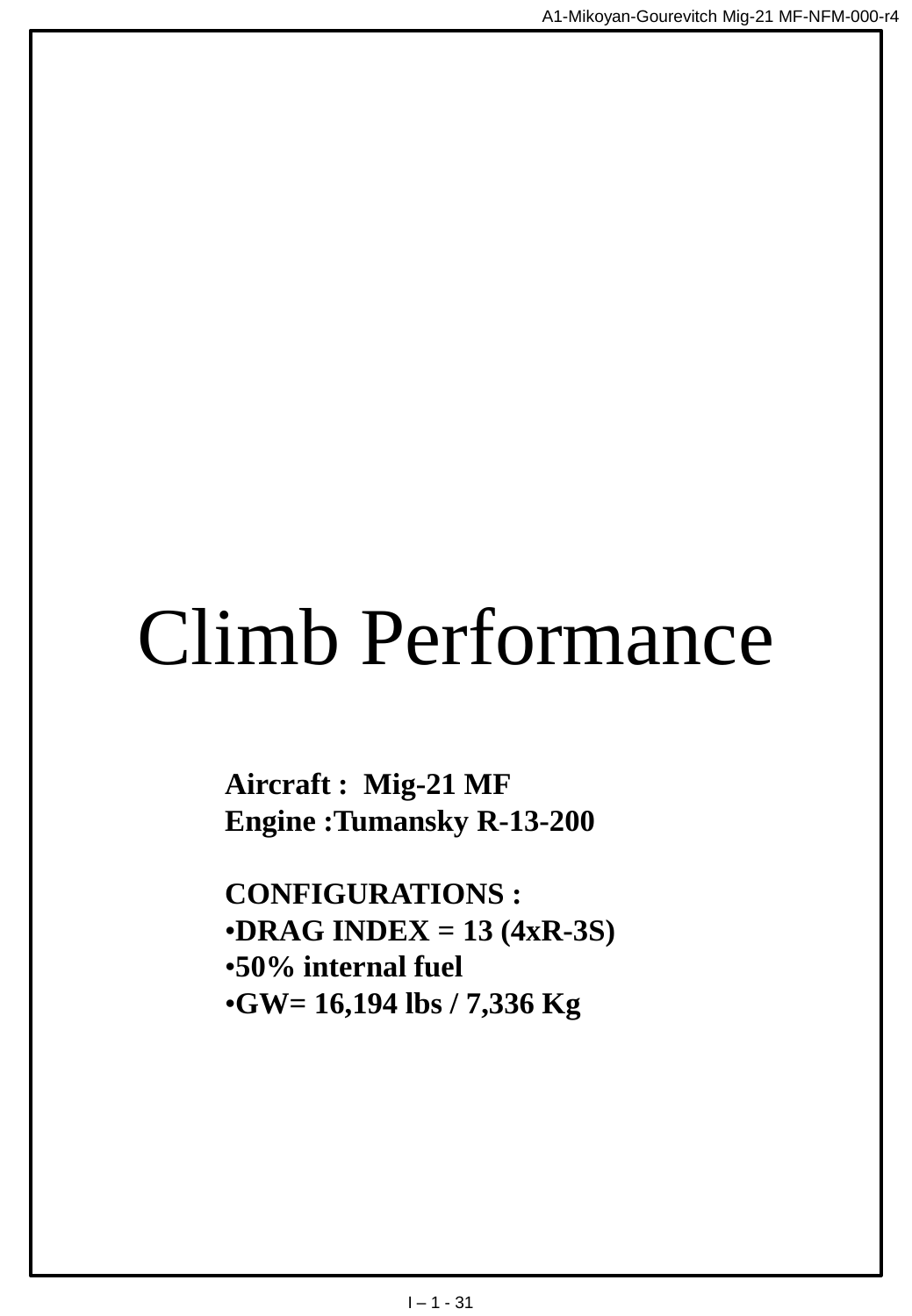#### **DATA BASIS : ESTIMATED**

**CONDITIONS:** •**Standard Day** •**Max AB**

**Aircraft : Mig-21 MF Engine :Tumansky R-13-200**

**CONFIGURATIONS :** •**DRAG INDEX = 13 (4xR-3S)** •**GW=16,194lbslbs**

#### **Instantaneous Constant Speed Climb Rate**

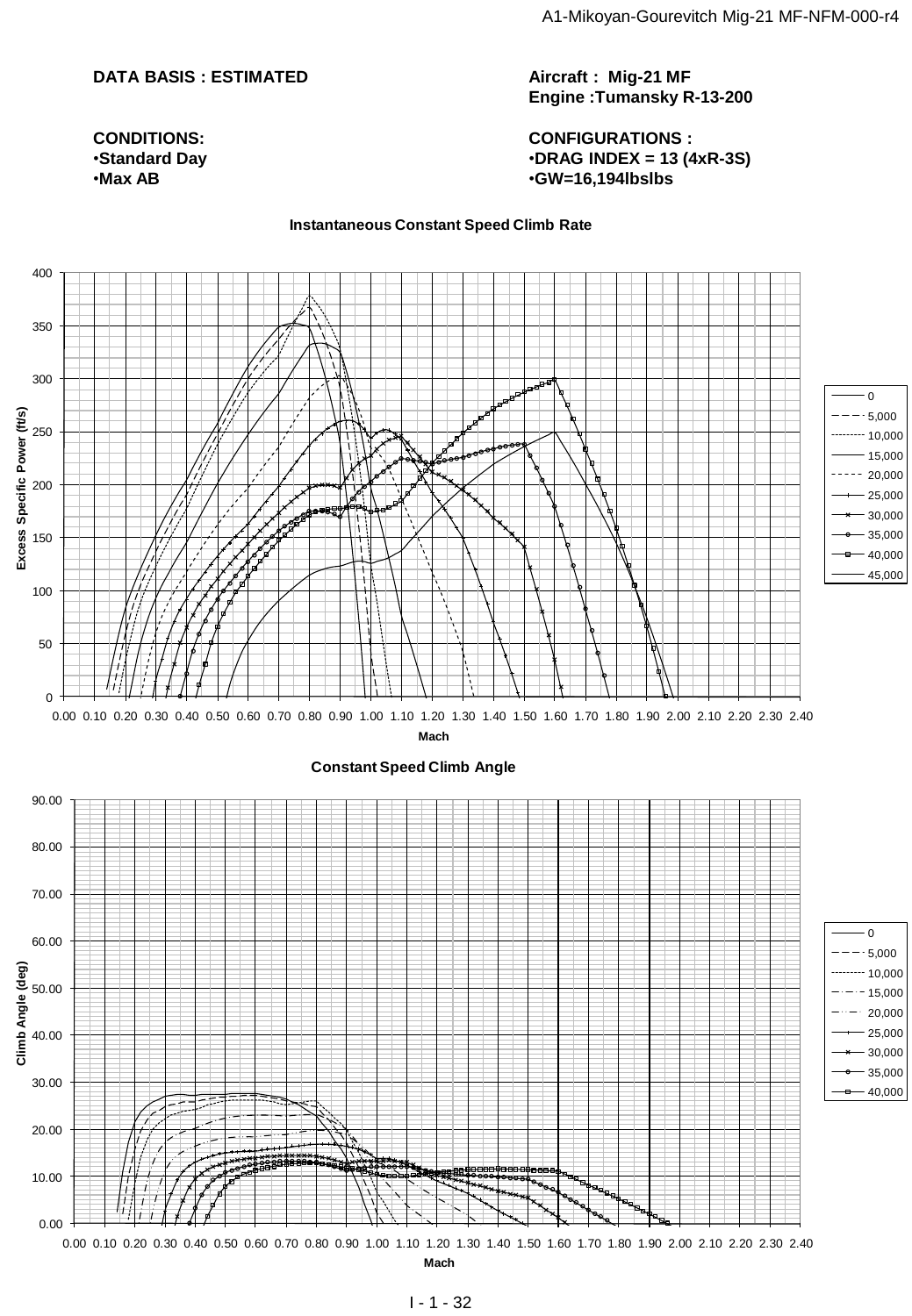#### **DATA BASIS : ESTIMATED**

**Aircraft : Mig-21 MF Engine :Tumansky R-13-200**

**CONFIGURATIONS :** •**DRAG INDEX = 13 (4xR-3S)** •**GW=16,194lbslbs**

#### **CONDITIONS:** •**Standard Day** •**MIL Power**

#### **Instantaneous Constant Speed Climb Rate**

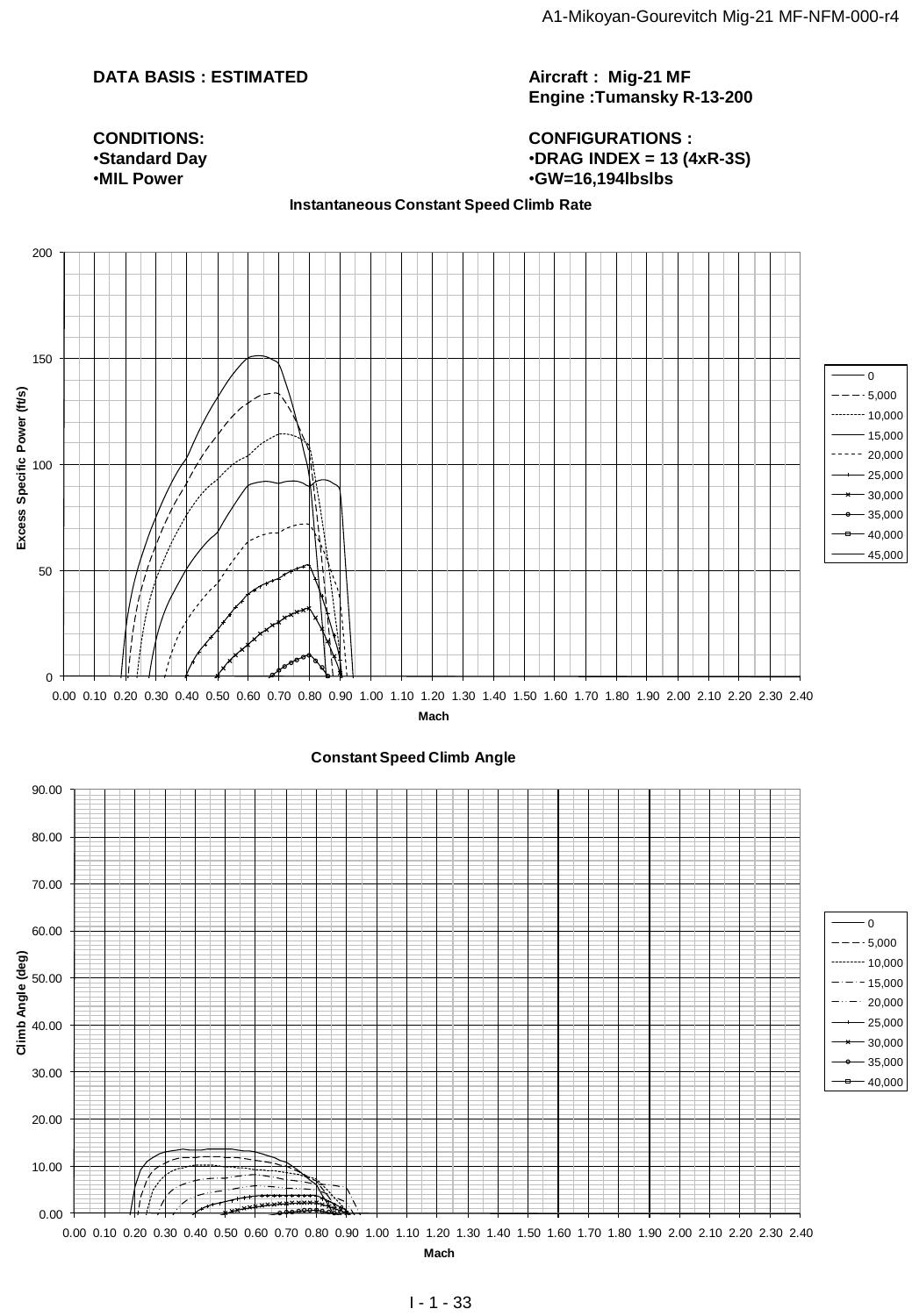## Acceleration Performances

**Aircraft : Mig-21 MF Engine :Tumansky R-13-200**

**CONFIGURATIONS :** •**DRAG INDEX = 13 (4xR-3S)** •**50% internal fuel** •**GW= 16,194 lbs / 7,336 Kg**